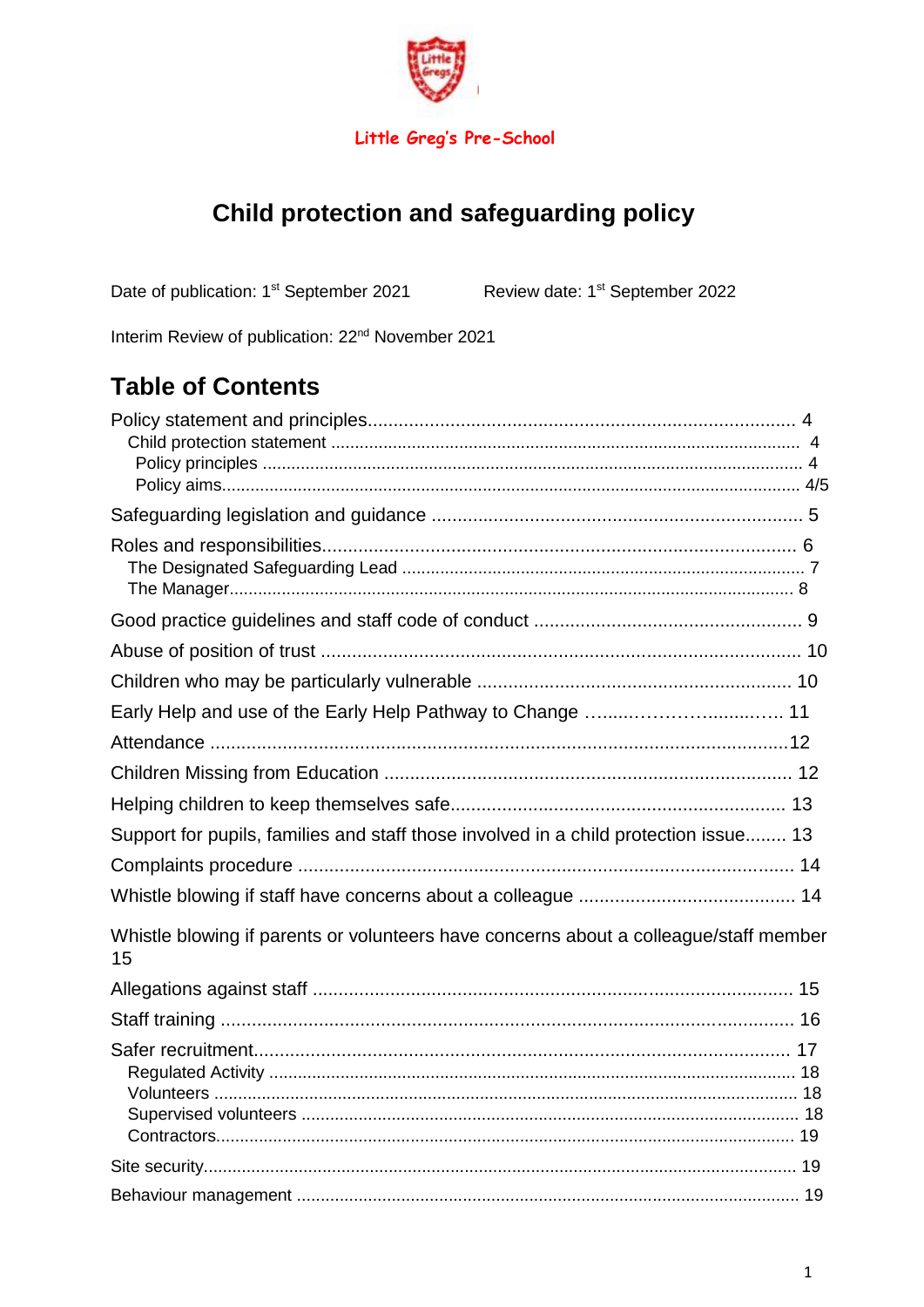| If a member of staff or volunteer is concerned about a pupil's welfare 25 |    |
|---------------------------------------------------------------------------|----|
|                                                                           |    |
|                                                                           |    |
|                                                                           |    |
|                                                                           |    |
|                                                                           |    |
|                                                                           |    |
|                                                                           |    |
|                                                                           | 34 |
|                                                                           | 34 |
|                                                                           |    |
|                                                                           |    |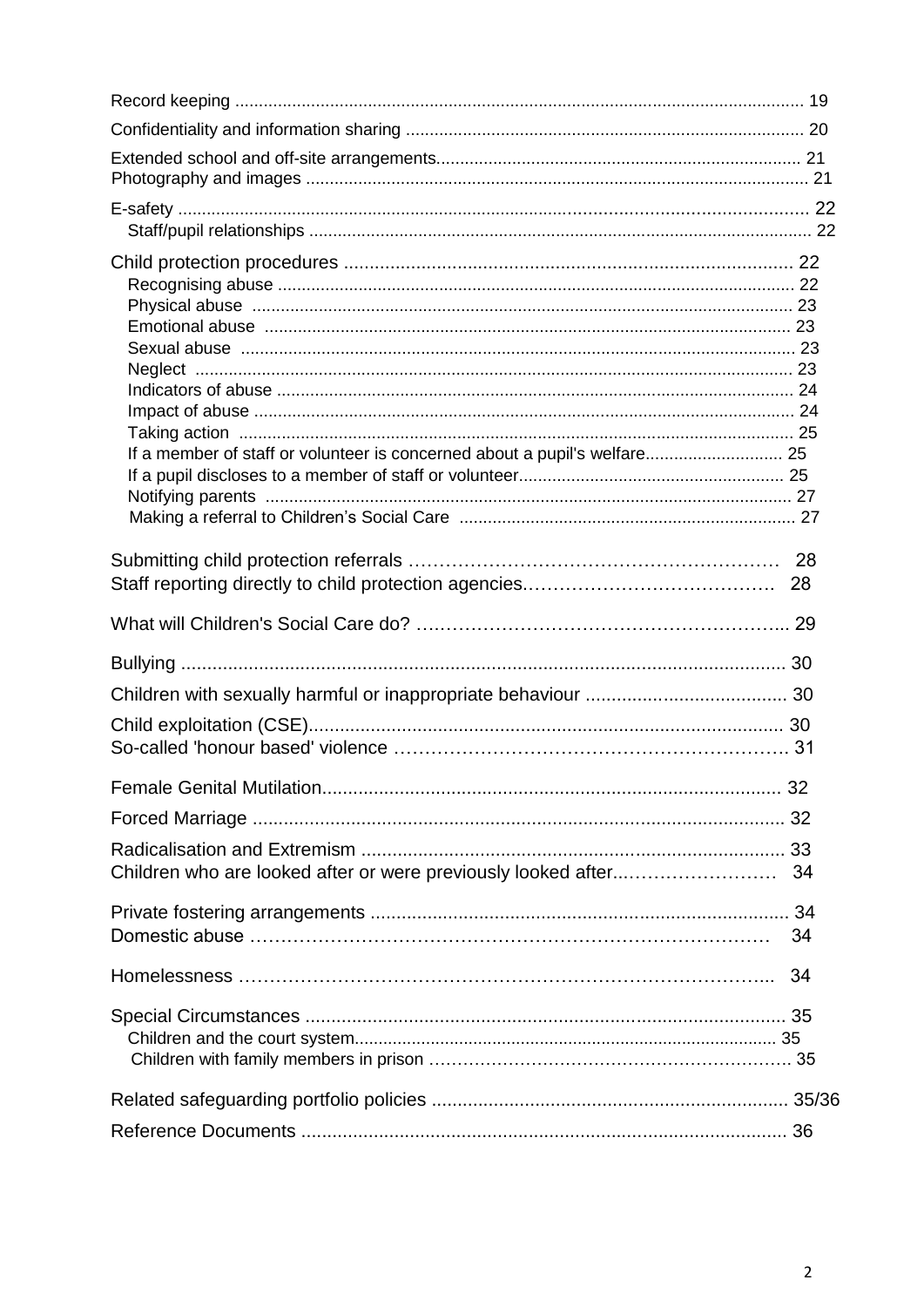

| Reviewed by:                                                                    |                                       |  |  |  |
|---------------------------------------------------------------------------------|---------------------------------------|--|--|--|
|                                                                                 |                                       |  |  |  |
| Designated Safeguarding Lead: Sarah Wilkes                                      | Date: 1 <sup>st</sup> September 2021  |  |  |  |
|                                                                                 |                                       |  |  |  |
| Date: 14th September 2021<br>Deputy Designated Safeguarding Lead: Helen Bromley |                                       |  |  |  |
|                                                                                 |                                       |  |  |  |
| Nominated Director: Kim Lees                                                    | Date: 14 <sup>th</sup> September 2021 |  |  |  |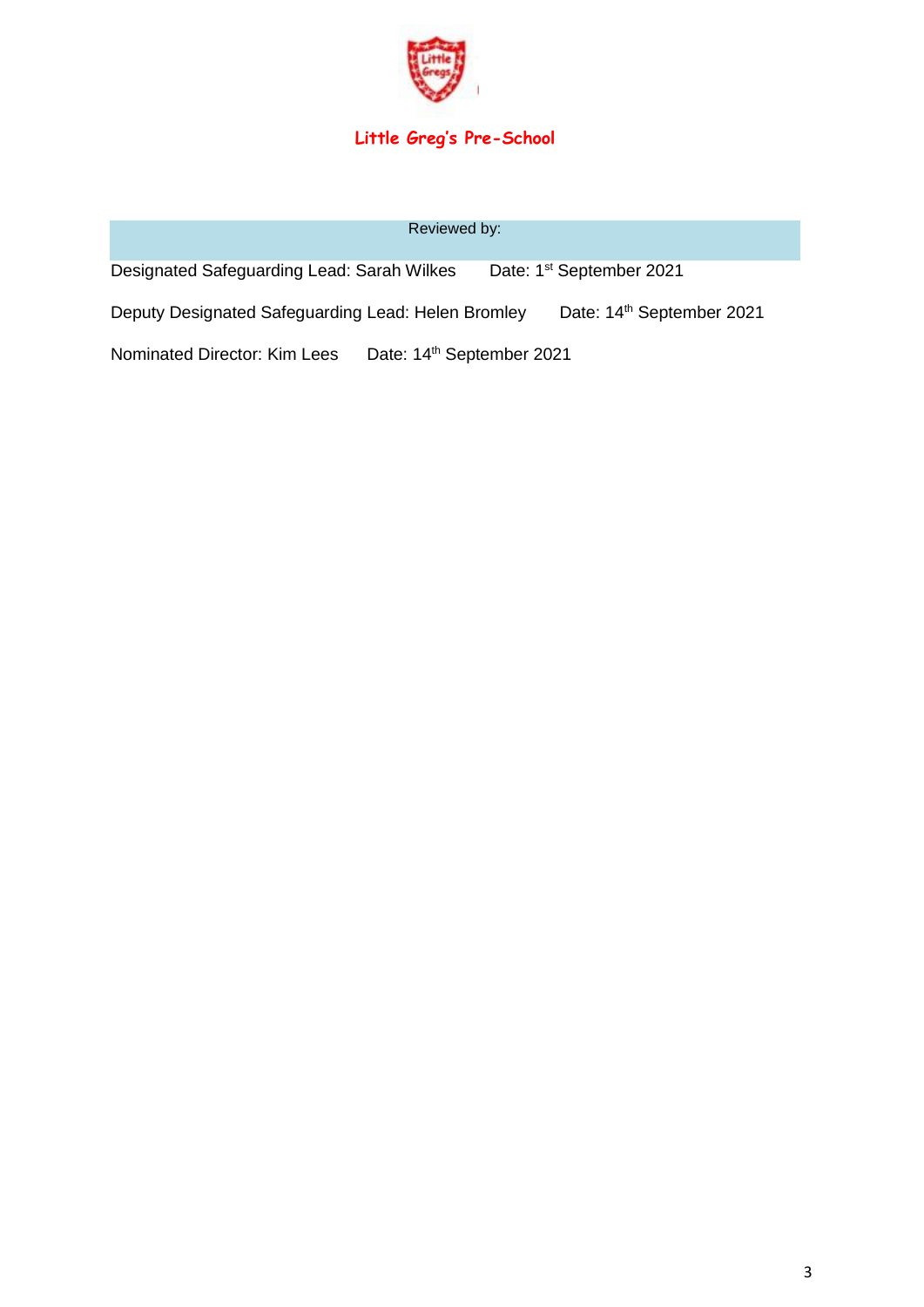## **1. Policy statement and principles**

This policy needs to be read alongside the Whistleblowing Policy, Intimate care policy, physical intervention and Staff code of conduct.

The Pre- school's safeguarding arrangements are inspected by Ofsted.

This policy is available on the Pre-school website and all staff and volunteers are required to read it and confirm they have done so in writing before commencing work in the Pre-school.

Our core safeguarding principles are:

- The Pre-school's responsibility to safeguard and promote the welfare of children is of paramount importance
- children who are safe and feel safe are better equipped to learn
- This Pre-school is committed to safeguarding and promoting the welfare of children and young people and expects all staff and volunteers to share this commitment. Representatives of the whole school community of pupils, parents, staff, volunteers and directors will therefore be involved in policy development and review
- Policies will be reviewed at least annually unless an incident or new legislation or guidance suggests the need for an interim review.
- If, at any point, there is a risk of immediate serious harm to a child a referral will be made to the MASH immediately. **Anybody can make a referral**. If the child's situation does not appear to be improving, any staff member with concerns should press for reconsideration. Concerns should always lead to help for the child at some stage.
- All staff members will maintain an attitude of 'It could happen here' where safeguarding is concerned. When concerned about the welfare of a child, staff members should always act in the interests of the child.

## **Child protection statement**

We recognise our moral and statutory responsibility to safeguard and promote the welfare of all pupils. We endeavour to provide a safe and welcoming environment where children are respected and valued. We are alert to the signs of abuse and neglect and follow our procedures to ensure that children receive effective support, protection and justice.

The procedures contained in this policy apply to all staff, volunteers and directors and are consistent with those of Warwickshire Safeguarding Children Board (WSCB).

## **Policy principles:**

- The welfare of the child is paramount
- Safeguarding is everyone's responsibility
- We will maintain an attitude of **'It could happen here'** where safeguarding is concerned
- All children, regardless of age, gender, ability, culture, race, language, religion or sexual identity, have equal rights to protection
- All staff have an equal responsibility to act on any suspicion or disclosure that may suggest a child is at risk of harm at home, in the community or in school
- Pupils and staff involved in child protection issues will receive appropriate support
- We will take action to keep children safe from harm and protect them
- We will work in partnership with other agencies and other professionals to keep children safe from harm and protect them
- We will act in the best interest of the child

## **Policy aims:**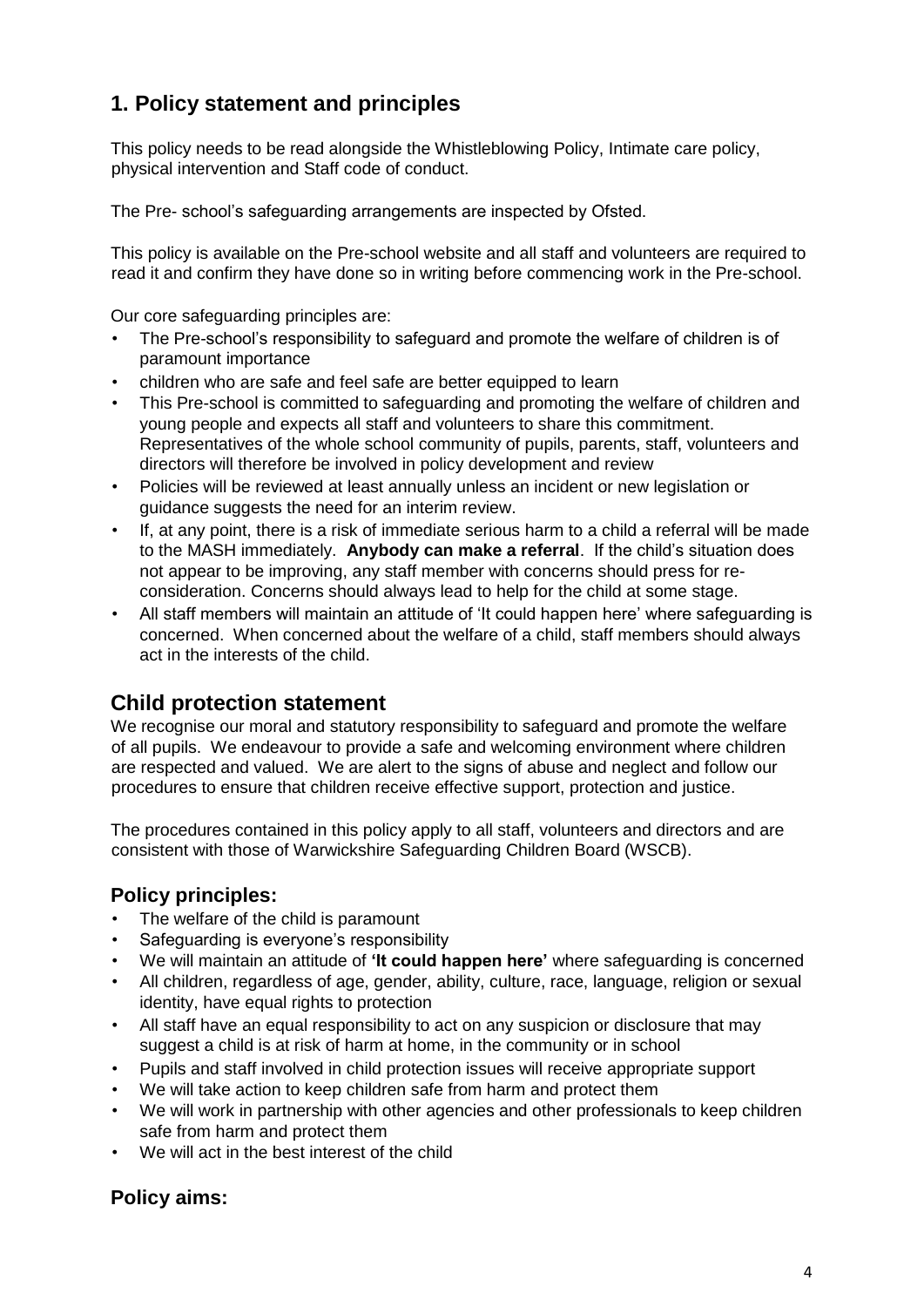

- To provide all staff with the necessary information to enable them to meet their safeguarding and child protection responsibilities
- To ensure consistent good practice
- To demonstrate the Pre-school's commitment with regard to safeguarding and child protection to pupils, parents and other partners

### **Terminology**

**Safeguarding** and promoting the welfare of children refers to the process of protecting children from abuse and maltreatment, preventing the impairment of health or development, ensuring that children grow up in circumstances consistent with the provision of safe and effective care and taking action to enable all children to have the best outcomes.

**Child protection** is part of safeguarding and refers to the processes undertaken to protect children who have been identified as suffering or likely to suffer from harm, and responding to concerns about a child.

**Staff** refers to all those working for or on behalf of the school, full time or part time, temporary or permanent, in either a paid or voluntary capacity.

**Child** includes everyone under the age of 18.

**Parent** refers to birth parents and other adults who are in a parenting role, for example stepparents, foster carers and adoptive parents.

## **2. Safeguarding legislation and guidance**

The statutory guidance **Working Together to Safeguard Children (2018)** covers the legislative requirements and expectations on individual services (including nurseries) to safeguard and promote the welfare of children.

The statutory guidance **Keeping Children Safe in Education (2021)** is issued under **Section** 

175 of the Education Act 2002, the Education (Independent School Standards) Regulations 2014 and the Education (Non-Maintained Special Schools) (England) Regulations 2011. Schools and colleges must have regard to this guidance when carrying out their duties to safeguard and promote the welfare of children. Unless otherwise stated, 'school' includes nursery schools.

All staff must read Part One of **Keeping Children Safe in Education (2021).** Staff can find a copy in child protection folder in staff document files.

What to do if you're worried a child is being abused 2015 - Advice for practitioners is non statutory advice which helps everyone who works with children to identify abuse and neglect and take \_\_ riate action.

In the UK, more than 50,000 children are annually subject to a child protection plan. Research suggests that one child a week dies from abuse, around 20 per cent of children will suffer some form of abuse, one child in six is exposed to violence in the home and disabled children are three times more likely to be abused and neglected. 23-40% of all alleged sexual abuse of children and young people is perpetrated by other young people,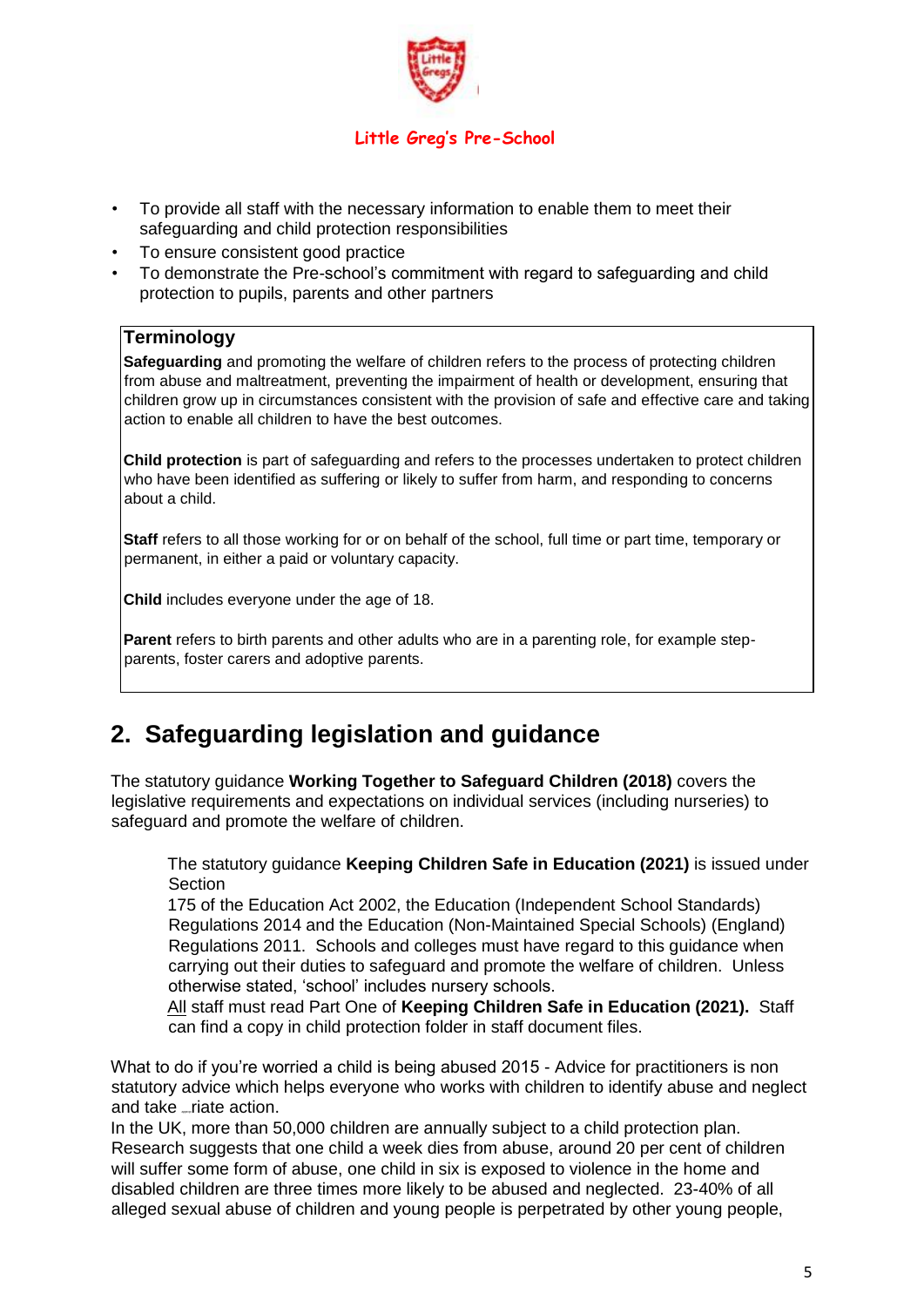mainly adolescents. The prevalence of neglect continues to be a major concern and online abuse is increasing. The sexual exploitation of children is a growing problem. Sexual violence and sexual harassment can occur between two children of **any age and sex.** It can also occur through a group of children sexually assaulting or sexually harassing a single child or group of children.

Due to their day-to-day contact with children, staff in Pre-school and Club LG are uniquely placed to observe changes in children's behaviour and the outward signs of abuse. It is vital that all staff are alert to the signs of abuse, are approachable, listen actively to children and understand the procedures for reporting their concerns. The Pre-school will act on identified concerns and will provide early help to prevent concerns from escalating.

# **3. Roles and responsibilities**

### **Key personnel**

**The designated safeguarding lead (DSL) is** Mrs Sarah Wilkes

Contact details: email: littlegregs3506@welearn365.com tel: 01789 290198

**The deputy designated safeguarding lead is** Mrs Helen Bromley

Contact details: email: littlegregs3506@welearn365.com tel: 01789 290198

**Other staff trained to undertake the functions of the designated safeguarding lead are**

**Early Help Coordinator:** Mrs Sarah Wilkes Contact details: email: [littlegregs3506@welearn365.com](mailto:littlegregs3506@welearn365.com) tel: 01789290198

**The nominated child protection director is** Mrs Kim Lees

Contact details: tel: 01789 290198

## **The Designated Safeguarding Lead (DSL)**:

- has the status and authority within the Pre-school to carry out the duties of the post, including committing resources and supporting and directing other staff
- is appropriately trained, with updates every two years
- acts as a source of support and expertise to the Pre-school community
- encourages a culture of listening to children and taking account of their wishes and feelings
- is alert to the specific needs of children in need, those with special educational needs, looked after children and young carers
- has an understanding of the Early Help process to ensure effective assessment and understanding of children's additional needs in order to inform appropriate provision of early help and intervention
- keeps detailed written records of all concerns, ensuring that such records are stored securely and flagged, but kept separate from, the pupil's general file
- refers cases of suspected abuse to MASH as appropriate
- notifies Children's Social Care if a child with a child protection plan is absent for more than two days without explanation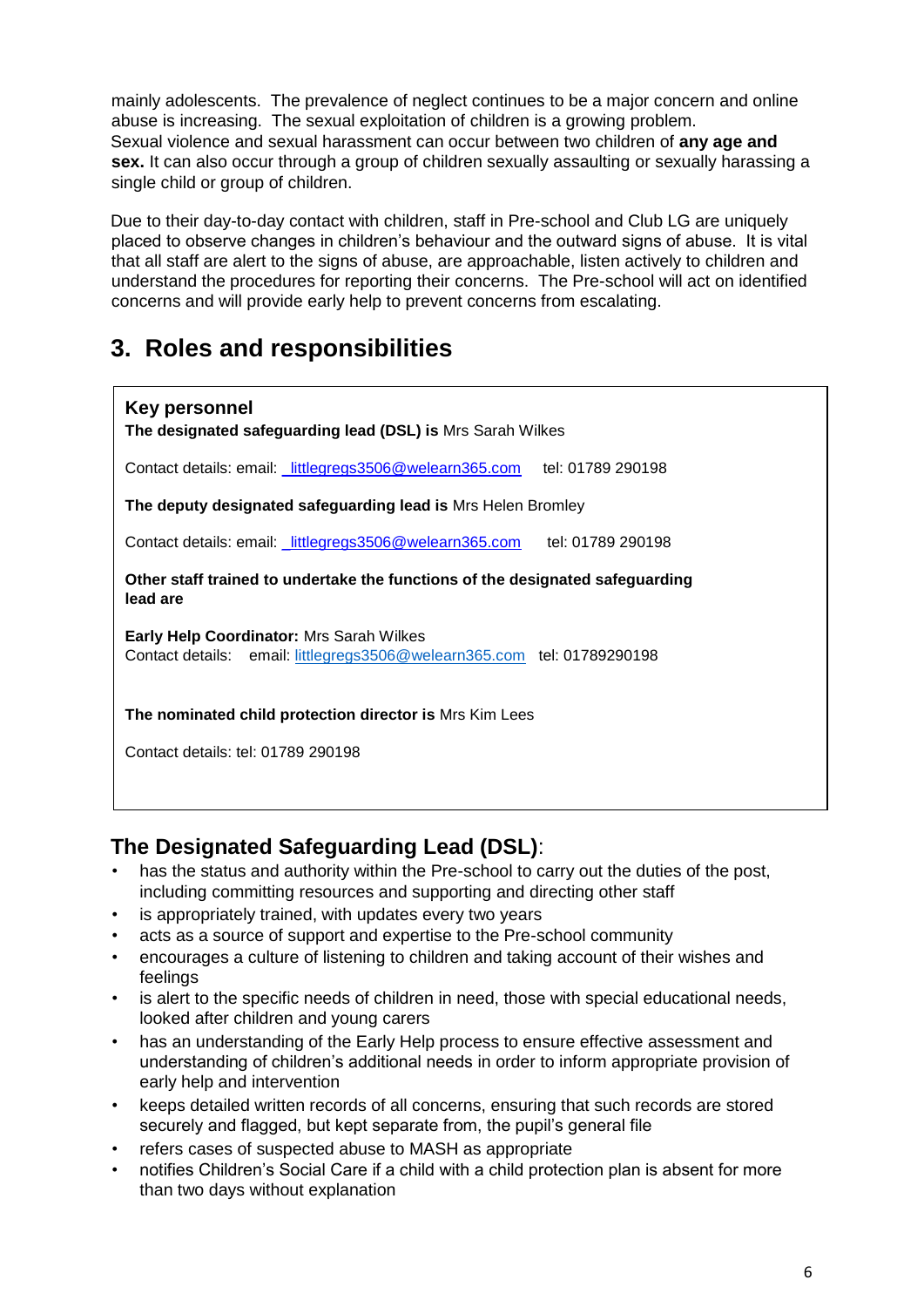

- ensures that when a pupil leaves the Pre-school, all child protection records are passed to the new nursery/ school (separately from the main pupil file and ensuring secure transit) and confirmation of receipt is obtained. If the child is the subject of an open case to Children's Social Care, the pupil's social worker is also informed
- attends and/or contributes to child protection conferences
- co-ordinates the Pre-school's contribution to child protection plans as part of core groups, attending and actively participating in core group meetings
- develops effective links with relevant statutory and voluntary agencies including the **WSCB**
- ensures that all staff sign to indicate that they have read and understood the child protection and safeguarding policy and Code of Conduct.
- has a working knowledge of relevant national guidance in respect of all specific safeguarding Annex A of *Keeping Children Safe in Education 2021* (pages 75-87), ensuring that all staff receive necessary training, information and guidance.
- Has a working knowledge of local safeguarding partnership (currently Warwickshire Safeguarding Children Board [WSCB]) procedures
- ensures that the child protection and safeguarding policy and procedures are regularly reviewed and updated annually, working with directors regarding this
- liaises with the nominated director and head teacher of St Gregory's as appropriate
- keeps a record of staff attendance at child protection training
- makes the child protection and safeguarding policy available publicly, i.e. on the school's website or by other means
- ensures parents are aware of the school's role in safeguarding and that referrals about suspected abuse and neglect may be made
- ensures that the Manager is aware of the responsibility under *Working Together 2018* to refer all allegations that a child has been harmed by or that children may be at risk of harm from a member of staff or volunteer to the Designated Officer (DO) in the Local Authority within one working day prior to any internal investigation; and to the Disclosure and Barring Service (DBS) as appropriate.
- ensures that the school holds more than one emergency contact number for every pupil/student

## **The Deputy Designated Safeguarding Lead(s)**

Is appropriately trained and, in the absence of the DSL, carries out those functions necessary to ensure the ongoing safety and protection of pupils. In the event of the longterm absence of the DSL, the deputy will assume all of the functions above.

### **DSL INFOLINE:** 01926 418608

**The Directors** ensure that the Pre-school:

- appoints a Designated Safeguarding Lead who is a member of the senior leadership team and who has undertaken training in inter-agency working, in addition to basic child protection training
- ensures that the DSL and deputy DSL role is explicit in the role holder's job description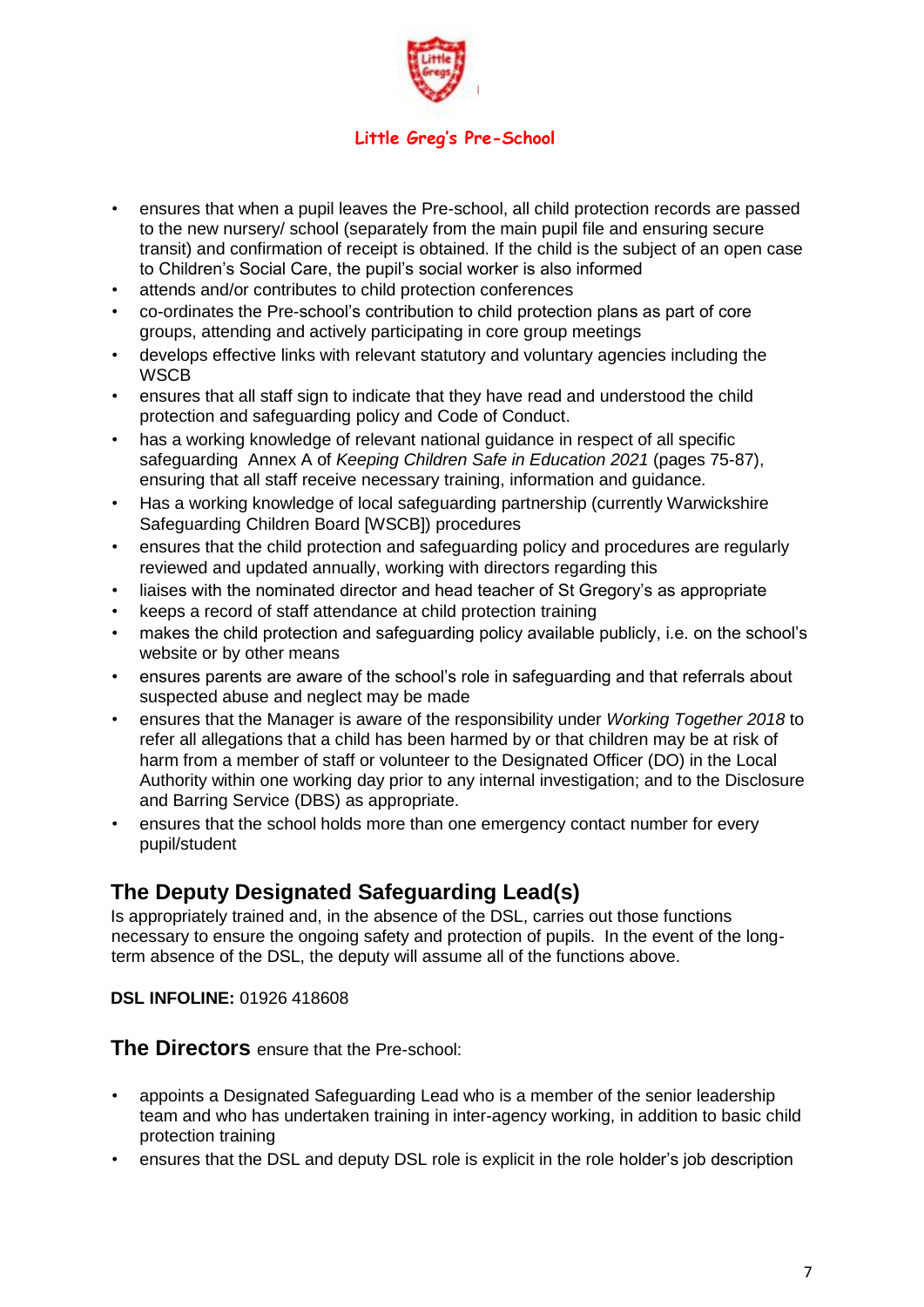- has a child protection policy and procedures, including a staff code of conduct, that are consistent with WSCB and statutory requirements, reviewed annually and made available publicly on the school's website or by other means
- has procedures for dealing with allegations of abuse made against members of staff and volunteers including allegations made against the manager and allegations against other children
- ensures that the DSL or a Deputy DSL is always available during school or college hours for staff to discuss any safeguarding concerns. The DSL or a Deputy DSL will generally be expected to be available in person but in exceptional circumstances availability will be via telephone and/or Skype or other such media.
- ensures that the DSL or a Deputy DSL is always available at least via telephone or other media as above during any out of hours/out of term school activities.
- follows safer recruitment procedures that include statutory checks on staff suitability to work with children and disqualification by association regulations
- develops a training strategy that ensures all staff, including the manager, receive information about the school's safeguarding arrangements Code Of Conduct and the role of the DSL on induction and appropriate child protection training, which is regularly updated in line with any requirements of WSCB; and that the DSL receives refresher training at two-yearly intervals
- ensures that all staff, including temporary staff and volunteers, are provided with copies of or access to the Preschool's child protection and safeguarding policy and Code of Conduct before they start work at the Pre school
- appoints a designated practitioner to promote the educational achievement of children who are looked after by the Local Authority and ensures that the designated practitioner has appropriate training
- ensures that the Pre-school contributes to inter agency working and plans
- participates in the CAF process and offers to initiate CAFs for pupils/students with additional needs in order to provide a co-ordinated offer of early help
- considers how pupils may be taught about safeguarding, including how to keep themselves safe at all times including online in partnership with parents.

The governing body nominates a member (normally the chair) to be responsible for liaising with the Local Authority and other agencies in the event of an allegation being made against the manager.

It is the responsibility of the directors to ensure that the Preschool's safeguarding, recruitment and managing allegations procedures take into account the procedures and practice of the Local Authority, local safeguarding partnership WSCB and national guidance.

## **The Manager:**

- ensures that the child protection policy and procedures are understood and implemented by all staff
- allocates sufficient time, training, support and resources, including cover arrangements when necessary, to enable the DSL and deputy/s to carry out their roles effectively, including the assessment of pupils and attendance at strategy discussions and other necessary meetings
- supports the designated practitioner for looked after children to promote the educational achievement of any pupils who are looked after by the Local Authority and to ensure that all staff have the skills, knowledge and understanding necessary to keep looked after children safe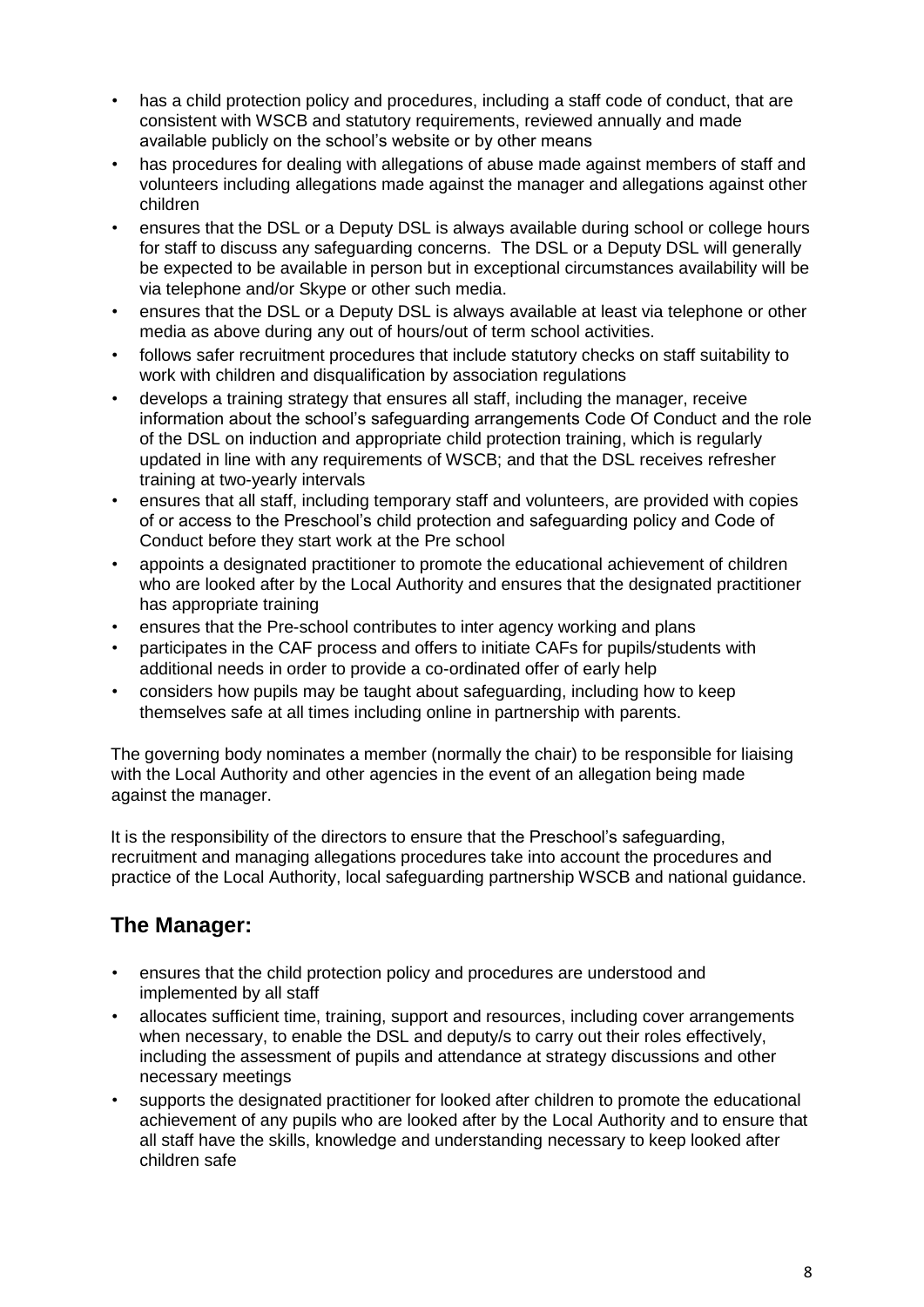

- ensures that all staff feel able to raise concerns about poor or unsafe practice and that such concerns are handled sensitively and in accordance with the whistle blowing procedures
- ensures that pupils are provided with opportunities throughout the curriculum to learn about safeguarding, including keeping themselves safe at all times including online as part of a broad and balanced curriculum
- refers all allegations that a child has been harmed by or that children may be at risk of harm from a member of staff or volunteer to the Designated Officer (DO) in the Local Authority within one working day prior to any internal investigation
- ensures that anyone who has harmed or may pose a risk to a child is referred to the Disclosure and Barring Service, as advised by the LADO
- appoints a case officer who will be a member of the senior leadership team to investigate allegations concerning members of staff and volunteers and/or act as a point of contact for the member of staff/volunteer against whom the allegation is made*.*
- appoints a designated person to promote the educational achievement of children who are looked after by the Local Authority and who have left care through adoption, special guardianship or child arrangement orders or who were adopted from state care outside England and Wales; and ensures that the designated teacher has appropriate training

## **4. Good practice guidelines and staff code of conduct**

To meet and maintain our responsibilities towards pupils we need to agree standards of good practice which form a code of conduct for all staff. Good practice includes:

- treating all children with respect
- setting a good example by conducting ourselves appropriately
- being a good listener
- being alert to changes in pupils' behaviour and to signs of abuse and neglect and exploitation
- recognising that challenging behaviour may be an indicator of abuse
- reading and understanding the Pre-school's child protection policy, Code of Conduct and guidance documents on wider safeguarding issues, for example bullying, behaviour, physical contact, sexual exploitation, extremism, e-safety and information-sharing
- maintaining appropriate standards of conversation and interaction with children and between staff and avoiding the use of sexualised or derogatory language
- being aware that the personal and family circumstances and lifestyles of some pupils lead to an increased risk of abuse
- applying the use of reasonable force and physical intervention only as a last resort and in compliance with the Pre-school procedures and WSCB guidance
- referring all concerns about a pupil's safety and welfare to the DSL or, if necessary, directly to the Police or MASH
- following the Pre-school's rules with regard to communication and relationships with parents, including via social media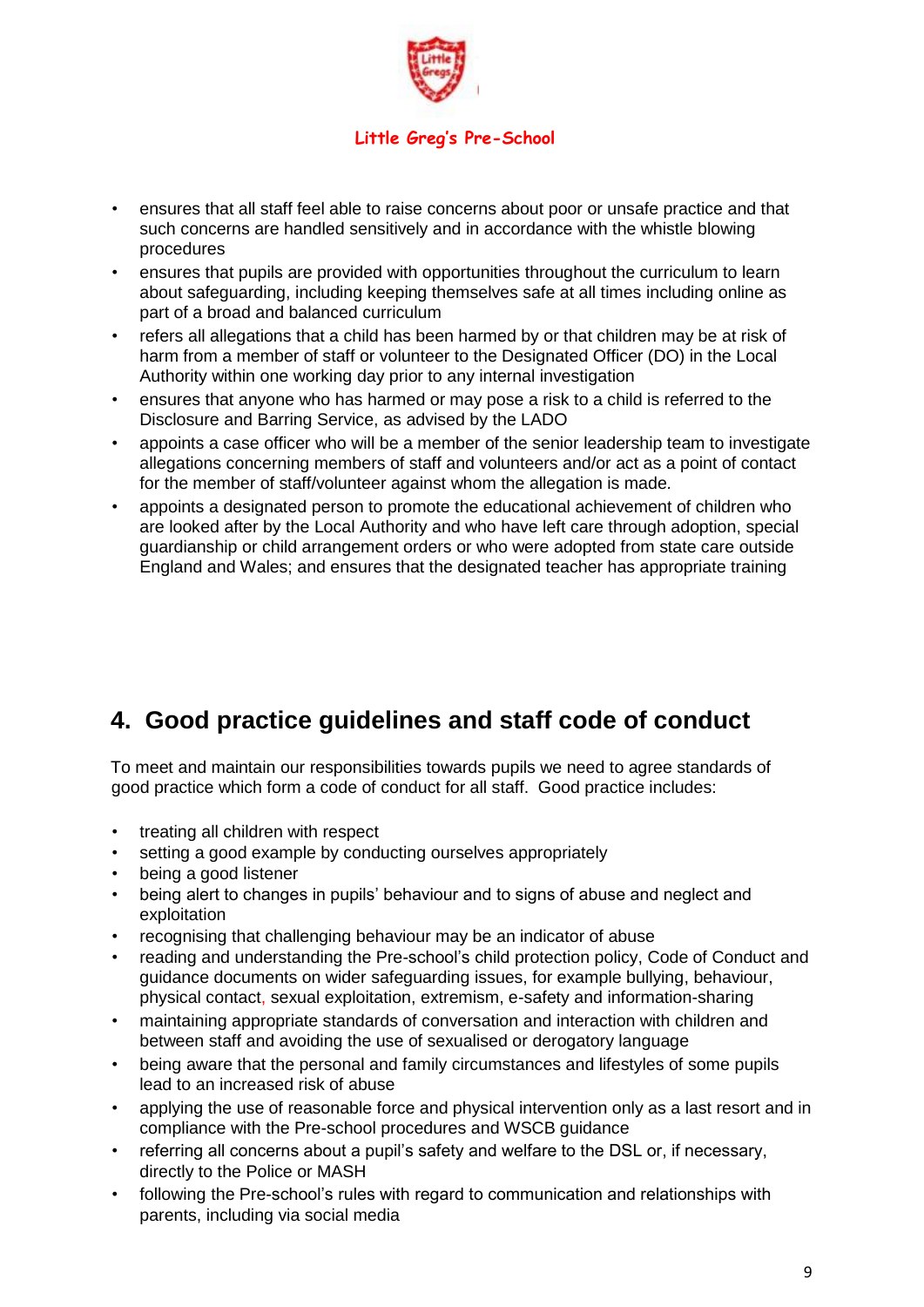• not participating in, tolerating or dismissing sexual violence or sexual harassment as "banter",

"part of growing up", "just having a laugh" or "boys being boys";

- making clear that sexual violence and sexual harassment is not acceptable, will never be tolerated and is not an inevitable part of growing up; and
- challenging behaviours (potentially criminal in nature) which constitute sexual harassment, such as grabbing bottoms, breasts and genitalia, flicking bras and lifting up skirts.

### **Please also refer to the Pre-school's Code of Conduct for all staff and volunteers.**

# **5. Abuse of position of trust**

All staff are aware that inappropriate behaviour towards children is unacceptable and that their conduct towards children must be beyond reproach.

The Pre-School's Code of Conduct sets out our expectations of staff and is signed by all staff members.

From 31 August 2018, staff and volunteers in childcare settings that are not based on domestic premises are *not* required to notify their line manager if anyone in their household (including family members, lodgers, partners etc.) has any relevant convictions, cautions, court orders, reprimands or warnings or has been barred from, or had registration refused or cancelled in relation to any childcare provision or have had orders made in relation to care of their children.

## **6. Children who may be particularly vulnerable**

Some children are more vulnerable to abuse and neglect than others. Several factors may contribute to that increased vulnerability such as societal attitudes and assumptions including prejudice and discrimination; child protection procedures that are inadequately responsive to children's diverse circumstances; isolation; social exclusion; communication issues; a reluctance on the part of some adults to accept that abuse can occur; as well as an individual child's personality, behaviour, disability and family circumstances.

To ensure that all of our pupils receive equal protection, we will give special consideration to children who are:

- disabled or have special educational needs
- young carers
- affected by parental substance misuse, domestic violence or parental mental health needs asylum seekers
- looked after by the Local Authority or otherwise living away from home or were previously looked after
- vulnerable to being bullied, or engaging in bullying behaviours
- living in temporary accommodation
- living transient lifestyles
- living in chaotic and unsupportive home situations
- vulnerable to discrimination and maltreatment on the grounds of race, ethnicity, religion, disability or sexuality
- at risk of child sexual exploitation (CSE) and trafficking
- do not have English as a first language
- at risk of female genital mutilation (FGM)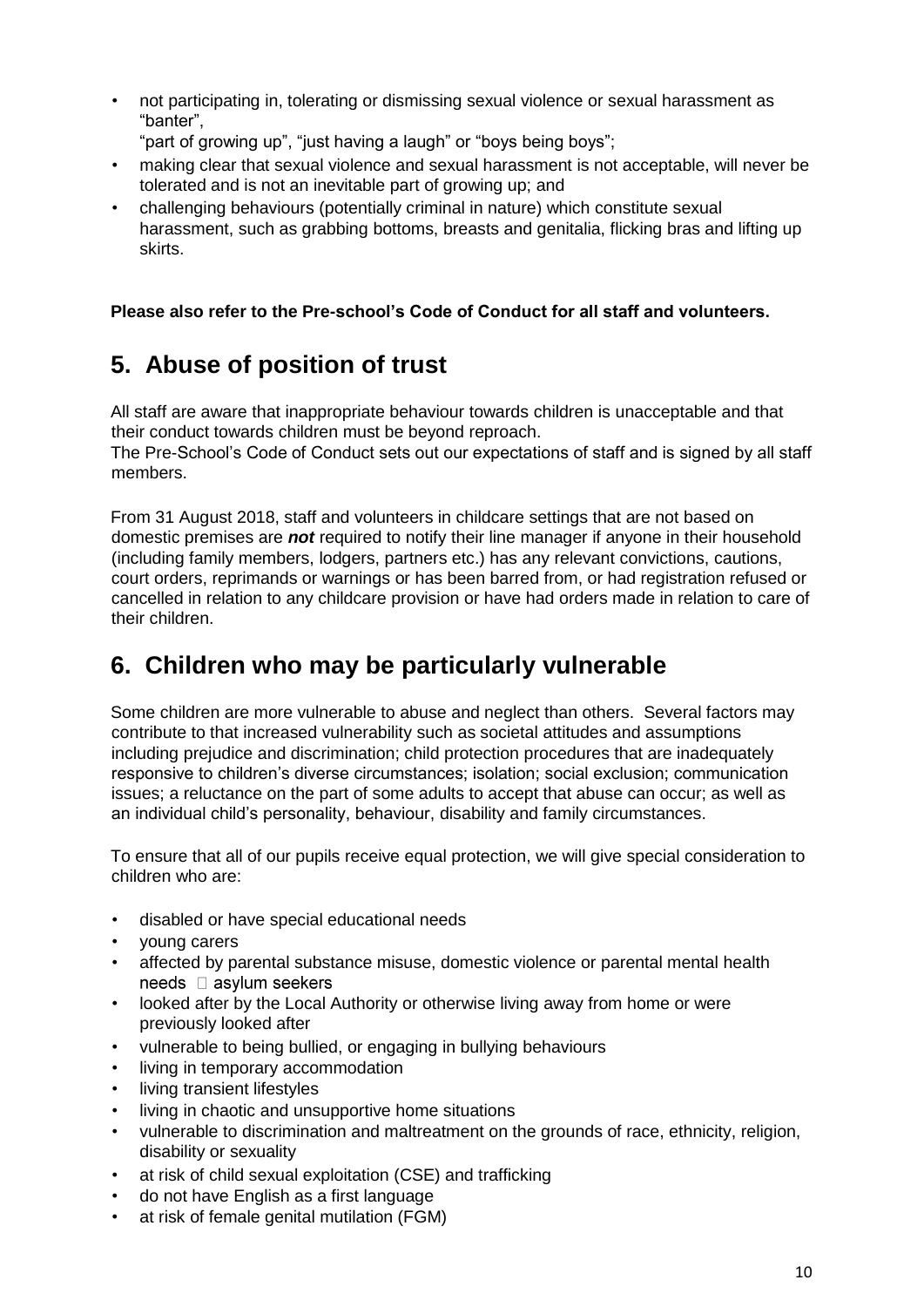

- at risk of forced marriage
- at risk of being drawn into extremism.
- Babies/young children who might be subject to poor parenting.

This list provides examples of additionally vulnerable groups and is not exhaustive. Special consideration includes the provision of safeguarding information and resources in community languages and accessible formats for children with communication needs.

# **7. Early Help and use of the Early Help Pathway to Change Plan.**

Early Help is a **spectrum of support**, which means the help offered to a family can range from signposting to an informative website, right through to working with the family to complete a targeted assessment called Early Help Pathway to Change Plan. What is delivered is what is necessary to ensure that the family receive the right service at the right time. There are times that Early Help services will be accessed by families who are involved in formal intervention.

The spectrum of support is a stepped approach:

- -Universal help (services open to anyone)
- -Extra help
- -Targeted help
- -Specialist help

The Pre-school recognises that providing early help is more effective in promoting the welfare of children than reacting later. Early help means providing support as soon as a problem emerges, at any point in a child's life. *Keeping Children Safe in Education 2021*  emphasises that **all** staff should be aware of the early help process and understand their role in it. All school staff are therefore trained and required to notice any concerns about children which may help to identify that they would benefit from early help; to record those concerns *using Green forms* (see section 20 below); and to share their concerns with the Designated Safeguarding Lead (or a Deputy DSL), who is most likely to have a complete picture and be the most appropriate person to decide how best to respond to any concerns. Early help might be simple and something that staff or a keyperson is able to address with parents so that the child's needs are met quickly and easily. This will be kept as a record of any such help using the '*Early Help Pathway to Change Plan*' to record clear targets and progress.

It may become necessary to take some time with parents to understand a child's needs and circumstances in a more structured way. Children and families may also need support from a range of local agencies beyond the school. Where the DSL or SENDCO has identified that a structured assessment would benefit a child in order to determine how best to meet their needs and support their family; or where a child and family would benefit from co-ordinated support from more than one agency (e.g. education, health, housing, Police) and her/his parents' consent, the school will use the Early Help Assessment process to identify what help the child and family require to prevent the child's needs escalating to a point where intervention would be needed via a statutory assessment under the Children Act 1989.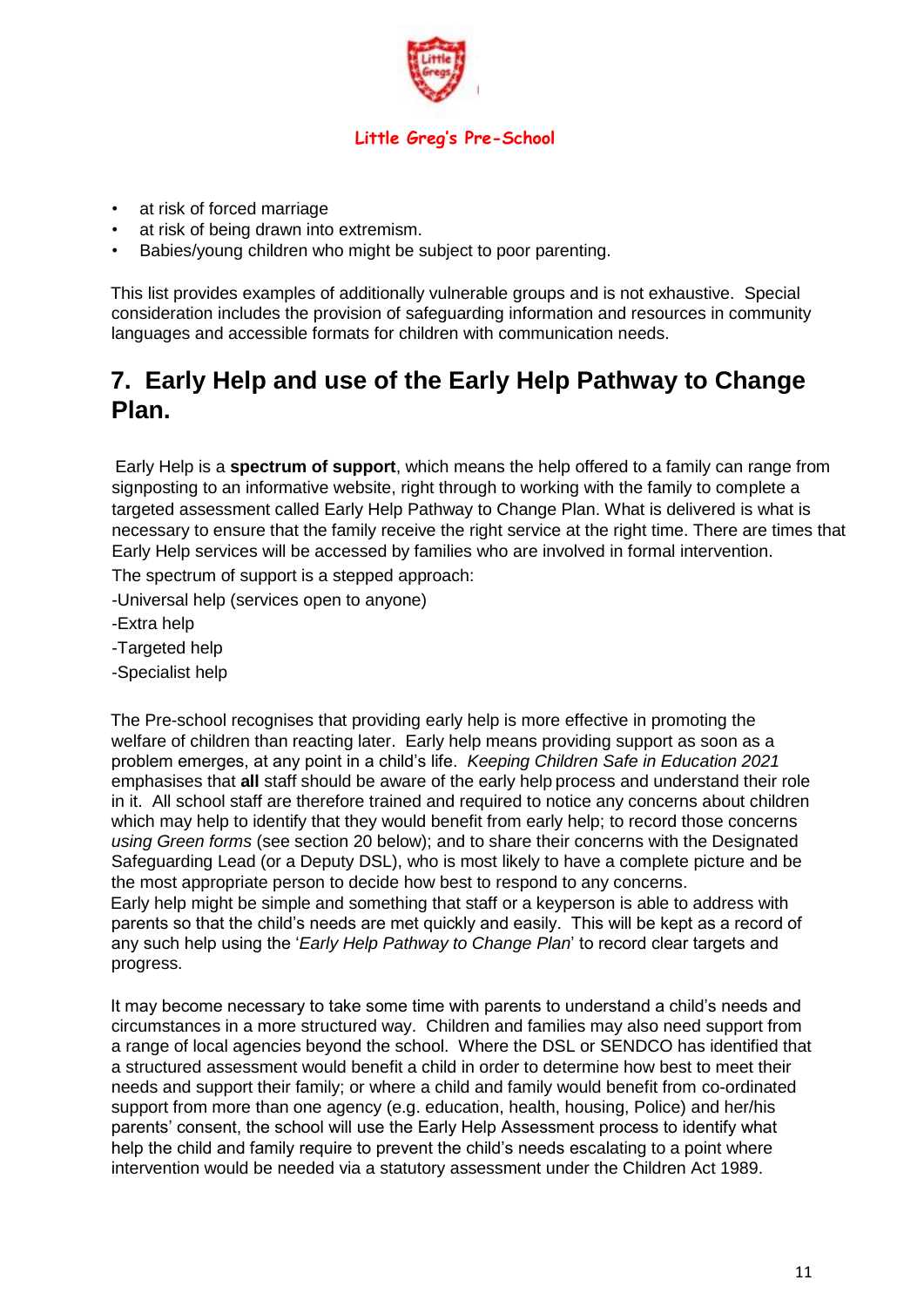The Pre-school is committed to working in partnership with children, parents and other agencies to:

- identify situations in which children and/or their families would benefit from early help: Early help services call: 01926 412412
- Undertake an assessment of the need for early help, using the Early Help Pathway to Change; and provide targeted early help services to address the assessed needs of a child and their family, developing an action plan that will focus on activity to improve the child's outcomes.

The Pre-school will be particularly alert to the potential need for early help for any child who:

- is disabled and has specific additional needs;
- has special educational needs:
- is a young carer;
- is in a family whose circumstances present challenges for the child, such as adult substance abuse, anti-social or criminal behaviour, including gang involvement, adult mental ill health, domestic abuse, poor parenting.
- is at risk of being radicalised or exploited;
- is a privately fostered child.
- is showing early signs of abuse and/or neglect; and/or
- is particularly vulnerable in any of the ways identified above.

The Early help process can only be effective if it is undertaken with the agreement of the child's parents/carers. Early Help should involve the family as well as all the professionals who are working with them.

If parents and/or the child do not consent to the Early Help Pathway to Change being initiated, the Pre-school will make a judgement about whether, without help, the needs of the child will escalate. If so, the DSL will seek the parents' consent to a referral to a multiagency Locality Panel in order to address child's needs. Alternatively, a referral to Children's Social Care may be necessary.

## **8. Attendance**

We recognise that full attendance at Pre-school is important to the well-being of all our pupils and enables them to access the opportunities made available to them. Attendance is monitored closely and we work closely with parents to ensure good attendance.

# **9. Children Missing from Education**

All children, regardless of their circumstances, are entitled to a full time education which is suitable to their age, ability, aptitude and any special educational needs they may have. Local authorities have a duty to establish, as far as it is possible to do so, the identity of children of compulsory school age who are missing education in their area.

Attendance and absence are closely monitored. A child going missing from education is a potential indicator of abuse and neglect, including sexual exploitation. If we become concerned that a child may be a victim of modern slavery or human trafficking we will refer to the National Referral Mechanism, as soon as possible and refer and/or seek advice to the local authority children's social work service and/or police.

The DSL will monitor unauthorised absence and take appropriate action, particularly where children go missing on repeated occasions and/or are missing for periods during the school day.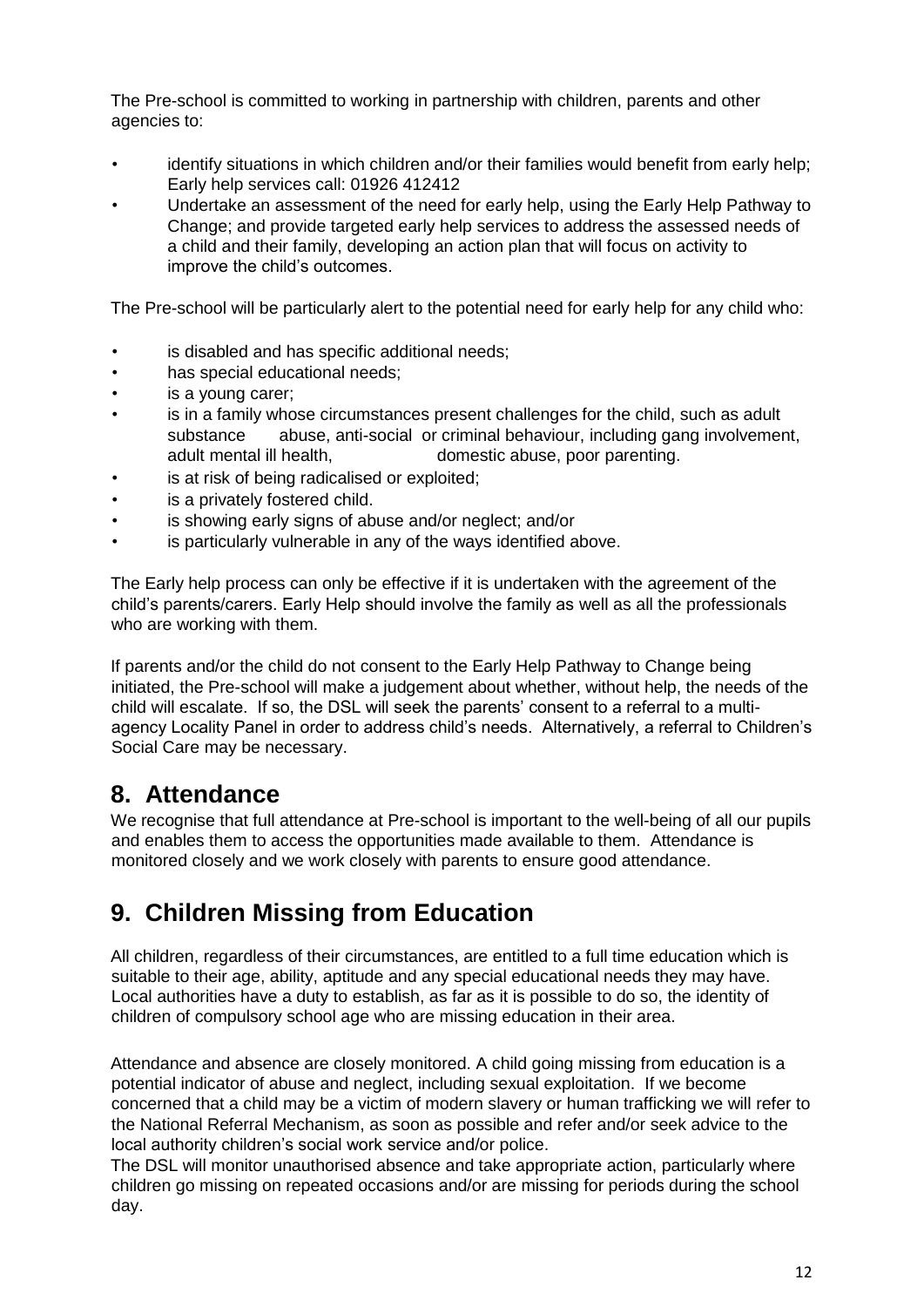

So these reasonable steps are taken if a child is absent:

- Telephone calls are made to all known contacts on the first day of absence. Parents will be asked to provide a minimum of two emergency contacts in the event of children not arriving at pre-school without prior notification and also for other emergency purposes.
- We are prepared to take action if we have concerns about the welfare of a child who fails to arrive at a session when expected. The designated person will take immediate action to contact the child's parent to seek an explanation for the child's absence and be assured that the child is safe and well. If no contact is made with the child's parents and the designated person has reason to believe that the child is at risk of significant harm, the relevant professionals are contacted immediately and LSCB procedures are followed. If the child has current involvement with social care the social worker is notified on the day of the unexplained absence.

If a child is absent more than a week.

- Letters home (including recorded delivery)
- Contact with other schools where siblings may be registered
- Possible home visits where safe to do so
- Enquiries to friends, neighbours etc. through school contacts
- Enquiries with any other Service known to be involved with the pupil/family
- All contacts and outcomes to be recorded on the pupil's file if a child is absent more than 10 days
- DSL will make an immediate referral to Warwickshire County Council 's Education and Learning Business Unit at 01926 736323 or  $\Box$  E-mail: ehe@warwickshire.gov.uk.

If no confirmation is received Missing Children procedures will apply.

## **10. Helping children to keep themselves safe**

Children are taught about how to keep safe through our PSE activities. These include identifying how they feel, on-line safety, fundamental British values and personal safety.

We have also adopted Taking Care, the WSCB's personal safety programme (based on the **Protective** 

Behaviours Process) for Foundation Stage, which is designed to fit in with the requirements of the PSE Curriculum. This programme reinforces essential skills for every child. Selfesteem and confidence building, Relationships and personal safety are encouraged throughout the course.

# **11. Support for pupils, families and staff involved in a child protection issue**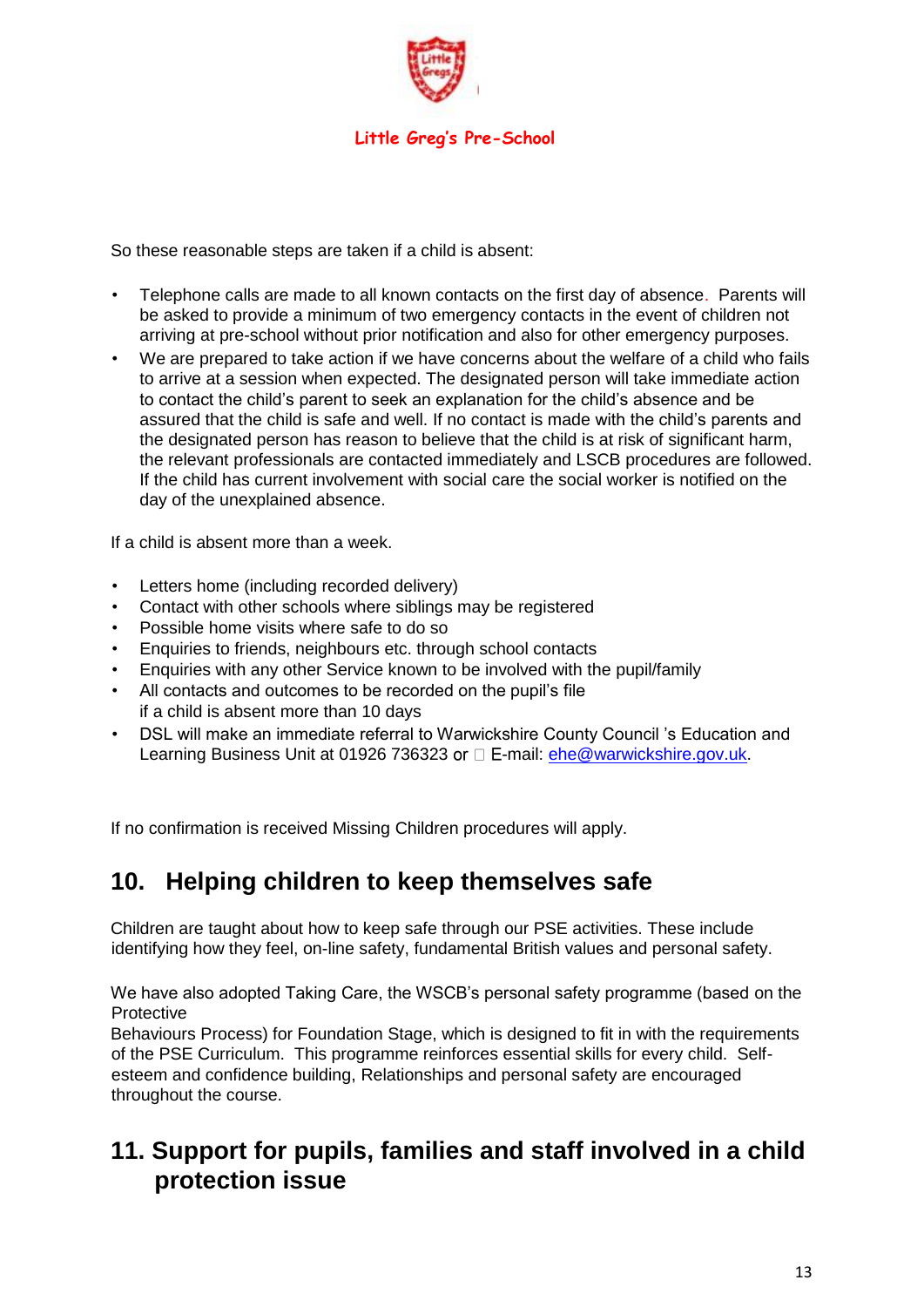Child abuse is devastating for the child and can also result in distress and anxiety for staff who become involved.

We will support pupils, their families, and staff by:

- taking all suspicions and disclosures seriously
- nominating a link person *(usually the DSL)* who will keep all parties informed and be the central point of contact
- Where a member of staff is the subject of an allegation made by a pupil, separate link people will be nominated to avoid any conflict of interest
- responding sympathetically to any request from pupils or staff for time out to deal with distress or anxiety
- maintaining confidentiality and sharing information on a need-to-know basis only with relevant individuals and agencies
- storing records securely
- offering details of helplines, counselling or other avenues of external support
- following the procedures laid down in our child protection, whistleblowing, complaints and disciplinary procedures  $\Box$  co-operating fully with relevant statutory agencies.

## **12. Complaints procedure**

Our complaints procedure will be followed where a pupil or parent raises a concern about poor practice towards a pupil that initially does not reach the threshold for child protection action. Poor practice examples include unfairly singling out a pupil or attempting to humiliate them, bullying or belittling a pupil or discriminating against them in some way.

Complaints from staff are dealt with under the Pre-school's complaints and disciplinary and grievance procedures.

Complaints which escalate into a child protection concern will automatically be managed under the school's child protection procedures.

## **13. Whistle blowing if staff have concerns about a colleague**

Staff who are concerned about the conduct of a colleague towards a pupil are undoubtedly placed in a very difficult situation. They may worry that they have misunderstood a situation and they will wonder whether a report could jeopardise a colleague's career. All staff must remember that the welfare of the child is paramount.

The school's **whistleblowing** policy enables staff to raise concerns or allegations, initially in confidence and for a sensitive enquiry to take place.

Staff are expected to report all concerns about poor practice or possible child abuse by colleagues - including what may seem minor contraventions of the Pre-school's Code of Conduct – to the **manager**; to facilitate proactive and early intervention in order to maintain appropriate boundaries and a safe culture that protect children and reduce the risk of serious abuse in school.

Concerns or complaints about the manager should be reported to the DSL director, whose contact details are displayed in the main room for any member of staff to use in such an instance.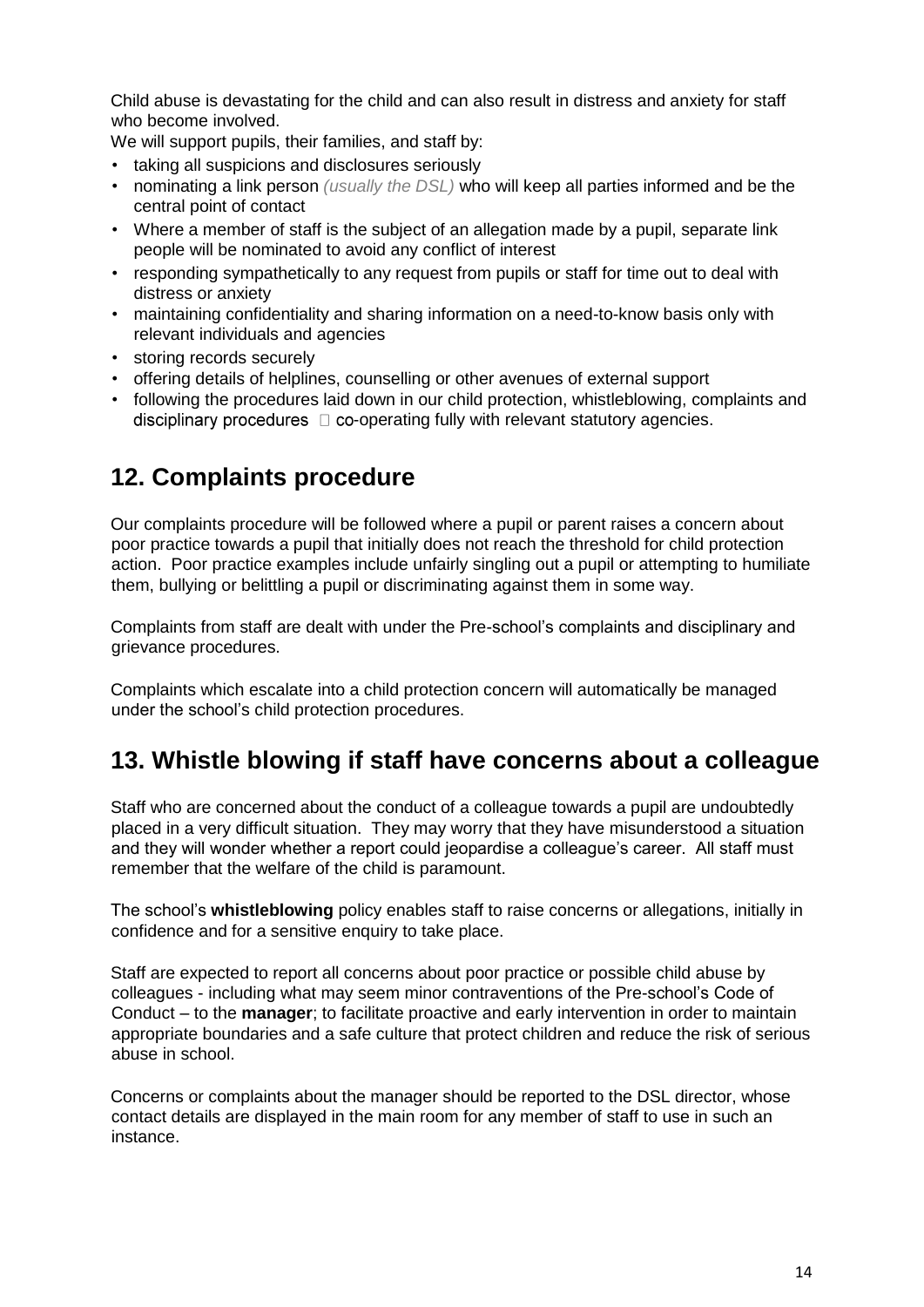

Staff may also report concerns about suspected abuse or neglect directly to MASH or the Police if they believe direct reporting is necessary to secure action. Contact numbers for both services are displayed in the main room.

All staff know that they can contact the NSPCC whistleblowing helpline if they feel that or organisation and the local authority have not taken appropriate action to safeguard a child and this has not been addressed satisfactorily through organisational escalation and professional challenge procedures.

Staff can call 0800 028 0285 between 8.00a.m. and 8.00p.m., Monday to Friday or e mail help@nspcc.org.uk.

## **14. Whistle blowing if parents or volunteers have concerns about a colleague or staff member.**

We ensure that all parents know how to complain about the behaviour or actions of staff or volunteers within the setting, or anyone living or working on the premises occupied by the setting, which may include an allegation of abuse.

We ensure that all staff volunteers and anyone else working in the setting knows how to raise concerns that they may have about the conduct or behaviour of other people including staff/colleagues.

We differentiate between allegations, and concerns about the quality of care or practice and complaints and have a separate process for responding to complaints.

## **15. Managing allegations against staff**

When an allegation is made against a member of staff, set procedures must be followed. It is rare for a child to make an entirely false or malicious allegation, although misunderstandings and misinterpretations of events do happen.

A child may also make an allegation against an innocent party because they are too afraid to name the real perpetrator. Even so, we must accept that some professionals do pose a serious risk to pupils and we must act on every allegation.

Staff who are the subject of an allegation have the right to have their case dealt with fairly, quickly and consistently and to be kept informed of its progress.

Suspension is not the default option and alternatives to suspension will always be considered. However, in some cases staff may be suspended where this is deemed to be the best way to ensure that allegations are investigated fairly, quickly and consistently and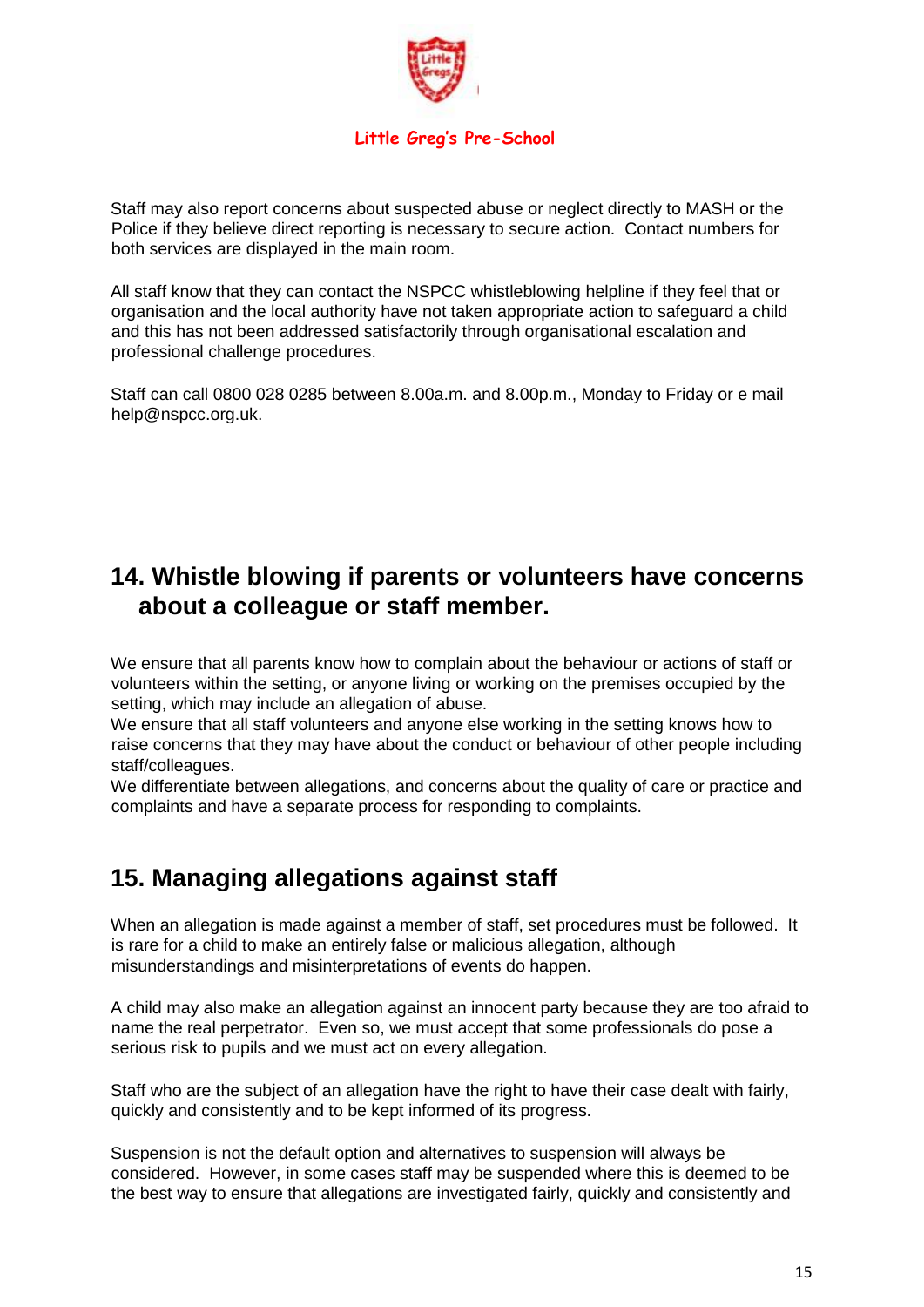that all parties are protected. In the event of suspension the school will provide support and a named contact for the member of staff.

**As stated above, all allegations against Pre School staff should be reported to the manager or St Gregory staff to the head teacher using the yellow form. Allegations against the manager should be reported to the DSL Director. Allegations against the head teacher should be reported to the chair of governors.** 

**Staff may also report their concerns directly to the Police or Children's Social Care via the MASH if they believe direct reporting is necessary to secure action.** 

The full procedures for dealing with allegations against staff can be found in Part 4 of *Keeping Children Safe in Education 2021* and WSCB's inter-agency safeguarding procedures, section 6 - *Managing Allegations Against People Who Work With Children*.

Staff, parents and governors are reminded that publication of material that may lead to the identification of a staff member who is the subject of an allegation is prohibited by law. Publication includes verbal conversations or writing, including content placed on social media sites.

Allegations concerning staff who no longer work at the school or historical allegations will be reported to the Police.

In accordance with *Keeping Children Safe in Education 2021,* the school will make every effort to maintain confidentiality and guard against unwanted publicity while an allegation is being investigated or considered.

As required by *Working Together to Safeguard Children*, all allegations in respect of an individual who works at the school that fulfil any of the following criteria will be reported to the Designated Officer in the Local Authority (LADO) within one working day:

- behaved in a way that has harmed a child, or may have harmed a child
- possibly committed a criminal offence against or related to a child
- behaved towards a child or children in a way that indicates they may pose a risk of harm to children.

The Designated Officer's contact number is **01926 745376**. Referrals to the Designated Officer should be submitted on a PoT MARF form and sent to lado@warwickshire.gov.uk.

NB it is the Manager's responsibility to contact and refer to the Designated Officer when necessary. The only exception is when the allegation is against the Head teacher/manager, in which instance the nominated governor / director will undertake that responsibility.

## **16. Staff training**

It is important that all staff have training to enable them to recognise the possible signs of abuse and neglect and exploitation and to know what to do if they have a concern. All staff, including the manager and directors will receive training that is regularly updated and will also include thematic training during inset days and regular discussions at staff meetings. These training opportunities will cover online risks, radicalisation and grooming, and how to identify and respond to families who may be in need of early help, and organisational safeguarding procedures. All staff will be made aware of the increased risk of abuse to certain groups, including disabled and SEN children, looked after children, young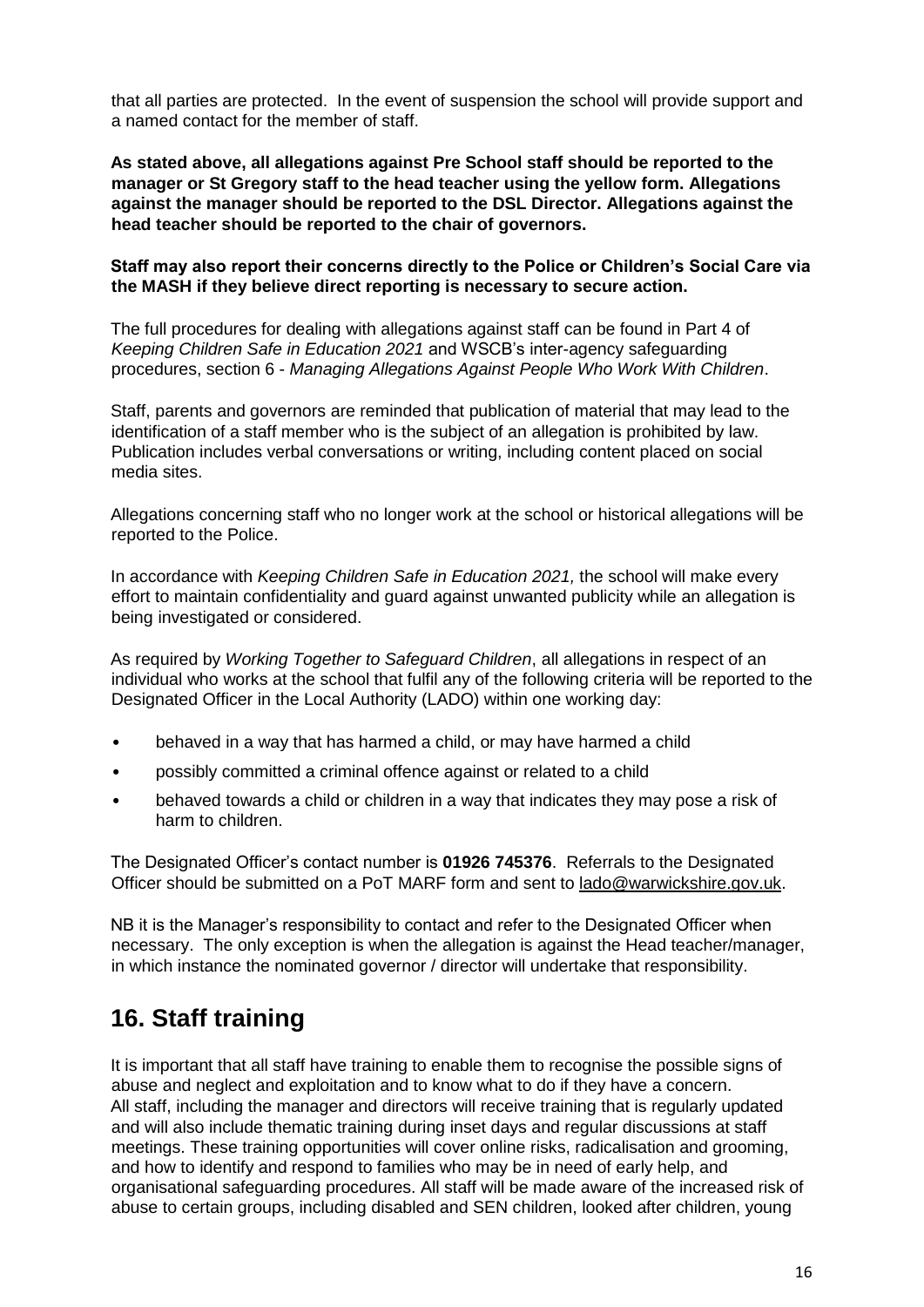

carers and risks associated with specific safeguarding issues including child sexual exploitation, extremism, female genital mutilation and forced marriage.

New staff who will have direct contact with children and volunteers will receive an explanation during their induction which will include:

- the Pre-school's child protection and safeguarding policy
- signs and symptoms of abuse and neglect
- responding to disclosure of abuse or neglect by a child
- reporting and recording arrangements
- the Code of Conduct
- Details of the DSL.

NB all of the above will be explained **before** a new member of staff, director or volunteer has direct contact with children in school. The school's child protection policy and Code of Conduct will be sent with the letter confirming an appointment with a written requirement that the individual reads the two policies in advance of starting work at the Pre-school. The individual will be given an opportunity to clarify any issues on their first day at work and then asked to sign to confirm that they have read and understood both policies and undertake to comply with them.

The DSL will attend training for newly appointed DSLs and refresher training every two years delivered by Warwickshire County Council's Education Safeguarding Service. That training will include up to date information about WSCB inter-agency procedures. The DSL will also be supported to access WSCB inter-agency training as part of their continuing professional development.

In addition, the manager and at least one director will attend safer recruitment training.

## **17. Safer recruitment**

Our school endeavours to ensure that we do our utmost to employ 'safe' staff and allow 'safe' volunteers to work with children by following the guidance in *Keeping Children Safe in Education (2021)* together with WSCB and the school's *Safer Recruitment* policies.

Safer recruitment means that all applicants will:

- complete an application form which includes their employment history and explains any gaps in that history
- provide two referees, including at least one who can comment on the applicant's suitability to work with children
- provide evidence of identity and qualifications
- If offered employment, be checked in accordance with the Disclosure and Barring Service (DBS) regulations as appropriate to their role. This will include an enhanced DBS check and a barred list check for those engaged in Regulated Activity
- if offered employment, provide evidence of their right to work in the UK
- Be interviewed by a panel of at least two practitioners/directors, if shortlisted.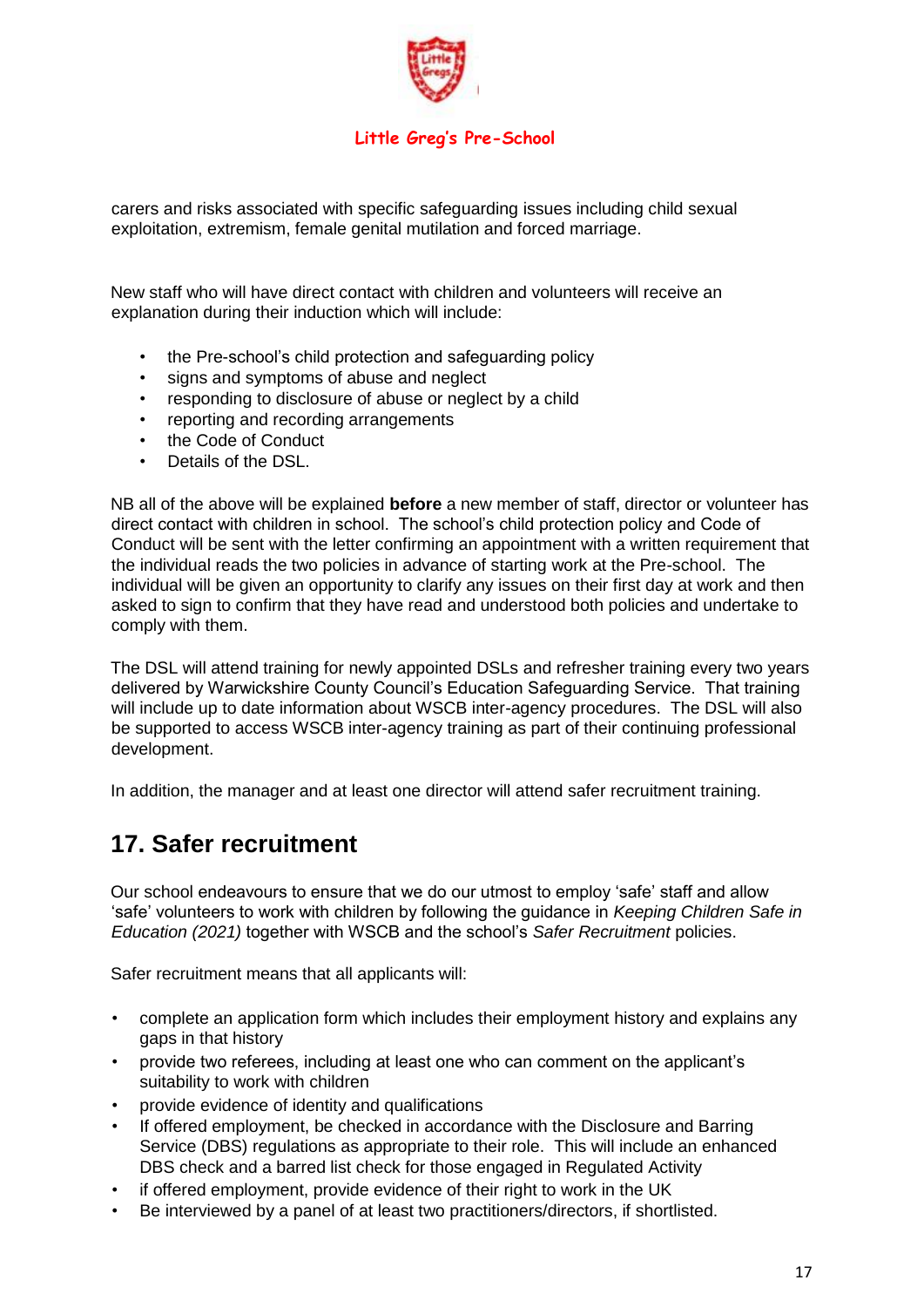• At least one member of each recruitment panel will have attended safer recruitment training.

The Preschool will also

- ensure that every job description and person specification for roles in school includes a description of the role holder's responsibility for safeguarding
- ask at least one question at interview for every role in school about the candidate's attitude to safeguarding and motivation for working with children
- verify the preferred candidate's mental and physical fitness to carry out their work responsibilities
- obtain references for all shortlisted candidates, including internal candidates
- carry out additional or alternative checks for applicants who have lived or worked outside the UK

All new members of staff and volunteers will undergo an induction that includes familiarisation with the school's child protection and safeguarding policy, Code of Conduct, other issues as in section 15 of this policy and identification of their child protection training needs.

All staff are required to sign to confirm they have received and read a copy of the child protection and Code of Conduct.

All relevant staff (EYT, Early Years Practitioners and all those who work in before or after school care for children under eight) are made aware of the disqualification and disqualification by association legislation.

The school obtains written confirmation from outside agencies that they have satisfactorily undertaken all appropriate checks in respect of individuals they provide to work in the school that the school would have undertaken if they were employing the individual directly.

Work experience persons if over the age of 18 will be DBS checked and those under 18 will be asked for a reference to establish their suitability for working with children.

The Pre School maintains a single central record of recruitment checks undertaken and ensures that the record is maintained in accordance with section 3 of *Keeping Children Safe in Education* and guidance issued by Warwickshire County Council.

## **Regulated Activity**

Schools are 'specified places' which means that the majority of staff and volunteers will be engaged in regulated activity. A fuller explanation of regulated activity can be found in Keeping Children Safe in Education (2021) part three.

## **Volunteers**

Volunteers including directors will undergo checks commensurate with their work in the Preschool and contact with pupils. Under no circumstances will a volunteer who has not been appropriately checked be left unsupervised or be allowed to engage in regulated activity.

## **Supervised volunteers**

Volunteers who work only in a supervised capacity and are not in regulated activity will undergo the safer recruitment checks appropriate to their role, in accordance with the Preschool's risk assessment process and statutory guidance.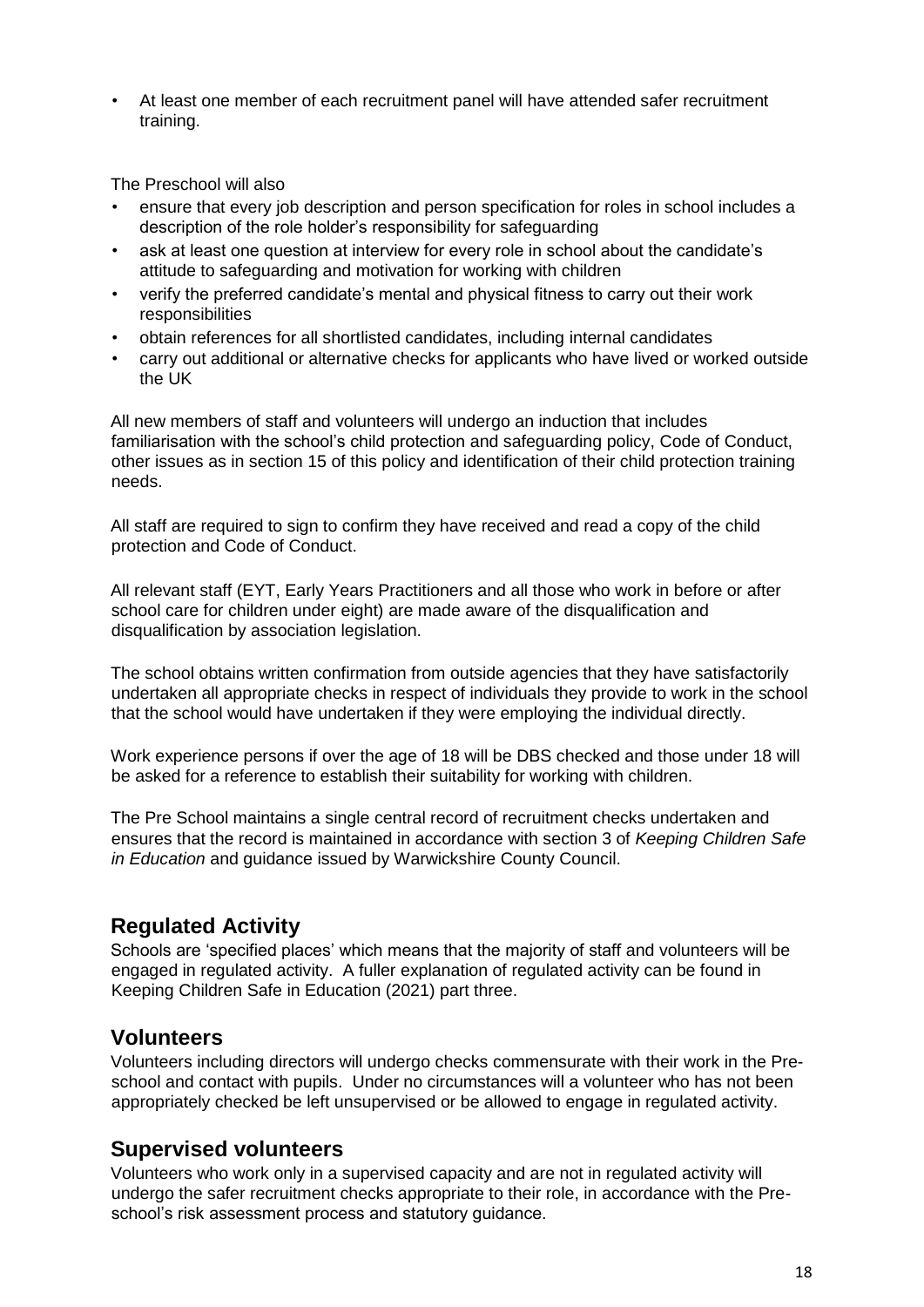

## **Contractors**

The school checks the identity of all contractors working on site and requests DBS checks where appropriate. Contractors who have not undergone checks will not be allowed to work unsupervised or in regulated activity.

# **18. Site security**

Visitors to the school, including contractors, are asked to sign in and are given a visitors badge, which confirms they have permission to be on site. Parents who are simply delivering or collecting their children do not need to sign in. All visitors are expected to observe the school's safeguarding and health and safety regulations to ensure children in school are kept safe. The manager will exercise professional judgement in determining whether any visitor should be escorted or supervised while on site.

# **19. Behaviour Management**

*Our behaviour policy is set out in a separate document and is reviewed regularly by the directors. This policy is transparent to staff, parents and pupils.* 

# **20. Record Keeping**

The school will maintain child protection records in accordance with the guidance document provided by WCC Education Safeguarding Service *Child Protection Record Keeping Guidance*.

In accordance with that guidance, the school will: The Pre-school will:

- keep clear detailed written records of concerns about children (noting the date, event and action taken), even where there is no need to refer the matter to Children's Social Care immediately;
- keep records in a folder in a meticulous chronological order;
- ensure all records are kept secure and in locked locations;
- Ensure all safeguarding records are transferred separately from the child's main pupil file - to the receiving school or other education establishment when a pupil moves. The DSL will do this as soon as possible, ensuring secure transit, and will ensure that confirmation of receipt of the records is obtained.
- The DSL will also consider whether it is appropriate to share any information with a child's receiving school in advance of the child leaving so that the receiving school is able to support the child as effectively as possible and plan for her/his arrival.
- Ensure that incoming safeguarding records are brought to the attention of the DSL, Deputy DSLs and other key staff such as the SENCO when a child transfers in from another nursery.

Child protection records will be maintained independently from the pupil's learning journal. Such records will only be accessible to the Designated Safeguarding Lead and directors who need to be aware.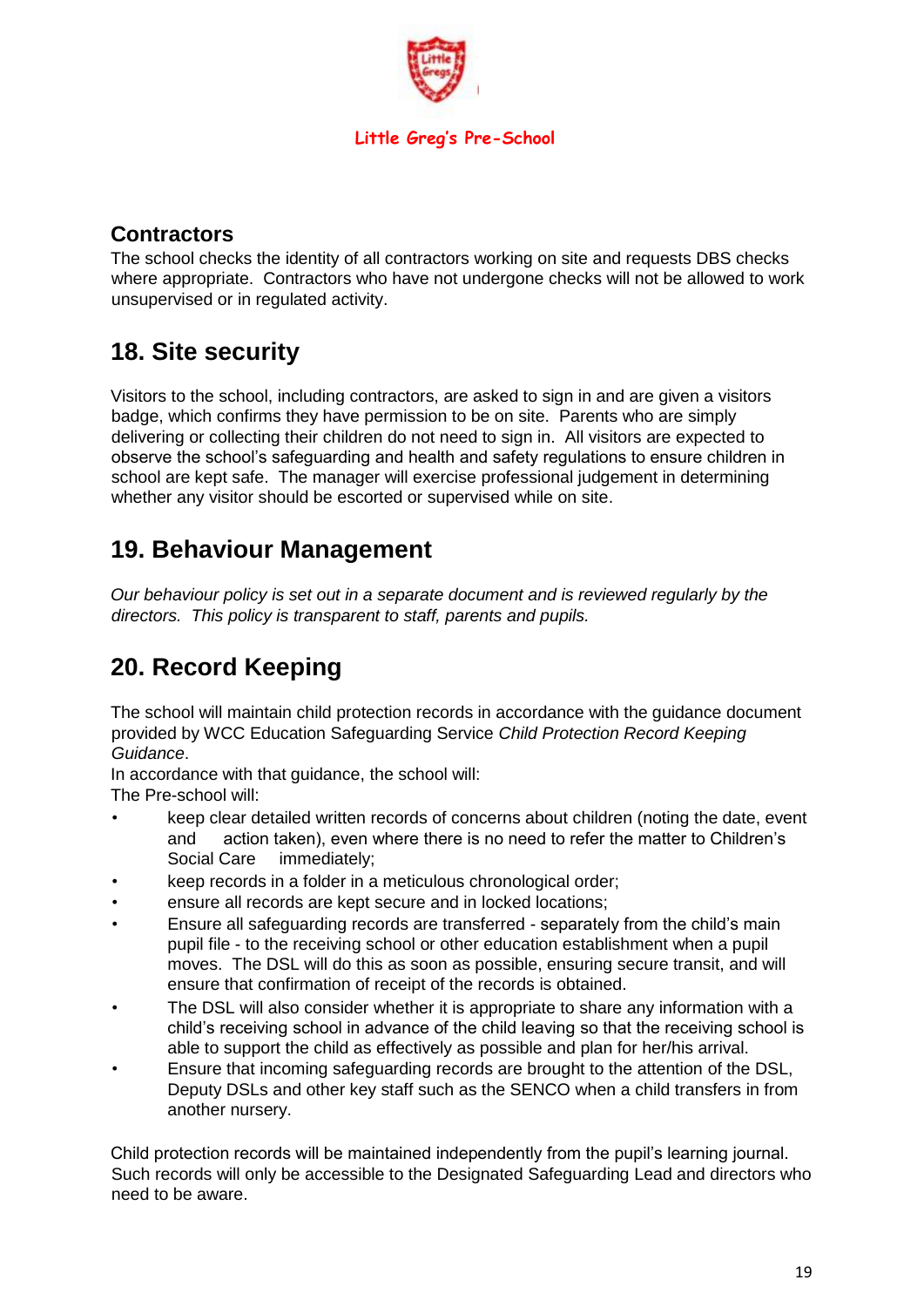The recommended format for all staff in schools to record any safeguarding or child protection observations or concerns about a child is the WSCB pro forma *Logging A Concern About A Child's Safety And Welfare* (Form C) also known as the '*Green form*'. The same format will be used by staff to record and report and observations or concerns that suggest a child might benefit from early help.

Such records will include, in addition to the name, address and age of the child, timed and dated observations describing the child's behaviour, appearance, statements/remarks made to staff or other children and observations of interactions between the child, other children, members of staff and/or parents/carers that give rise to concern. Where possible and without interpretation, the exact words spoken by the child or parent/carer will be recorded. Records will be signed, dated and timed by the member of staff making the record.

Records of safeguarding/child protection observations or concerns can be completed electronically or as a paper version but it is most important that **all staff use one consistent system for the recording of concerns and that all records are passed to the Designated Safeguarding Lead**, who should complete the form to confirm what action has been taken.

Child protection records are normally exempt from the disclosure provisions of the Data Protection Act, which means that children and parents do not have an automatic right to see them. If any member of staff receives a request from a pupil or parent to see child protection records, they will refer the request to the head teacher or DSL, who will advise them to submit a Freedom of Information request for consideration.

The Data Protection Act and General Data Protection Regulation (GDPR) 2016 do not prevent school staff from sharing information with relevant agencies without the consent of parents, where that information may help to protect a child.

## **21. Confidentiality and Information Sharing**

All staff will understand that child protection issues warrant a high level of confidentiality, not only out of respect for the pupil and staff involved but also to ensure that information being released into the public domain does not compromise evidence.

Staff will ensure confidentiality protocols are adhered to and information is shared appropriately. If in any doubt about confidentiality, staff will seek advice from a senior manager or outside agency as required (e.g. Education Safeguarding Manager).

It is reasonable for staff to discuss day-to-day concerns about pupils with colleagues in order to ensure that children's general needs are met in school. However, staff should only refer child protection concerns to the DSL or head teacher or – in the case of concerns about the head teacher – to the chair of governors. The person receiving the referral will then decide who else needs to have the information and they will disseminate it on a 'need-to-know' basis.

**However, following a number of cases where senior leaders in schools failed to act upon concerns raised by staff,** *Keeping Children Safe in Education* **emphasises that any member of staff can contact MASH if they are concerned about a child.** 

WSCB's guidance 'Information Sharing in Child Protection' can be accessed a[t](http://www.warwickshire.gov.uk/wscbresources) [www.warwickshire.gov.uk/wscbresources.](http://www.warwickshire.gov.uk/wscbresources) Following the link 'Interagency Safeguarding Procedures'.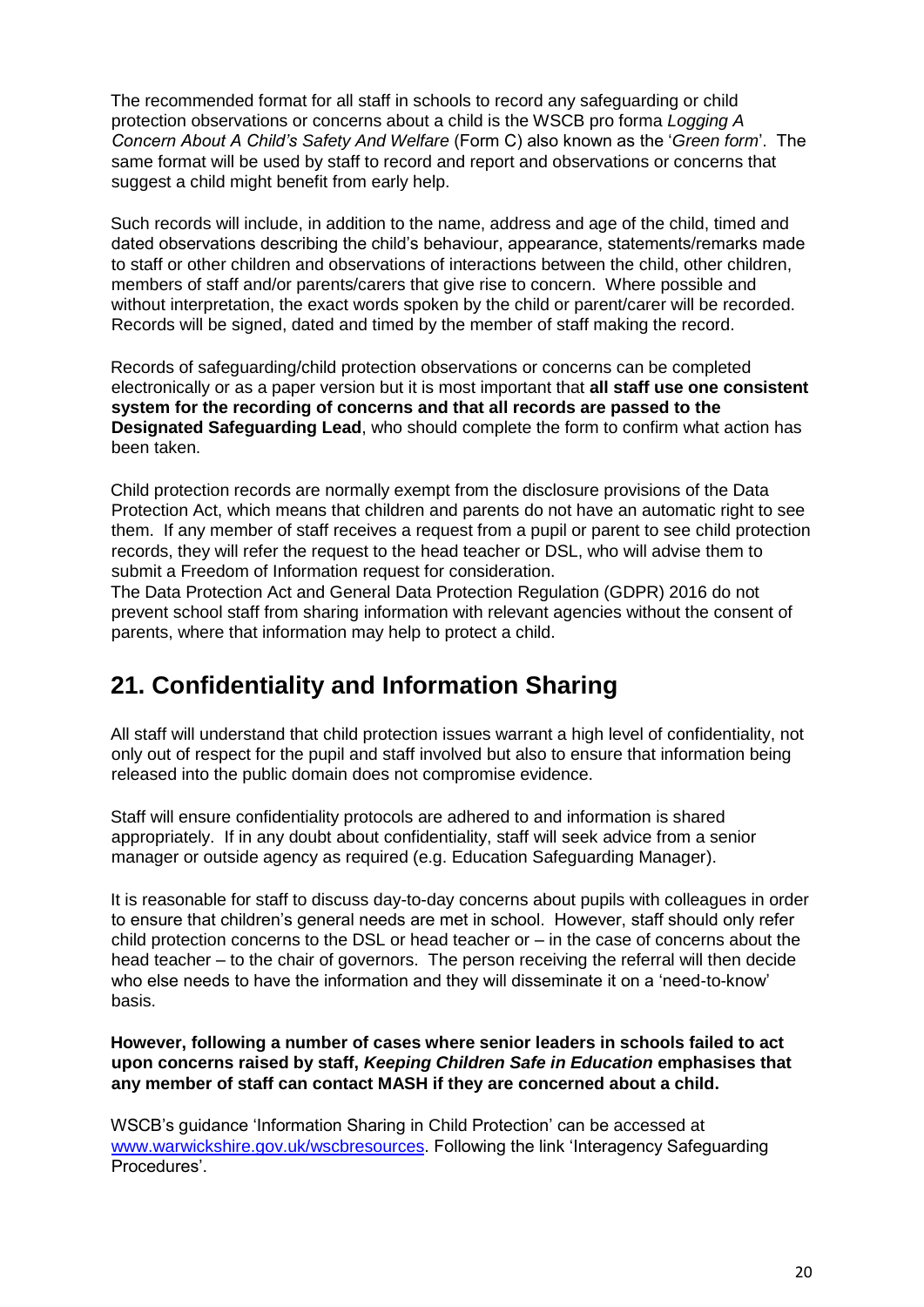

All staff must be aware that they have a professional responsibility to share information with other agencies in order to safeguard children.

All staff must be aware that they cannot promise a child/parent to keep secrets.

Child protection information will be stored and handled in line with Data Protection Act 1998 principles. Information is:

- processed for limited purposes
- adequate, relevant and not excessive
- accurate
- kept no longer than necessary
- Processed in accordance with the data subject's rights secure.

Record of concern forms (Green forms) and other written information will be stored in a locked facility and any electronic information will be password protected and only made available to relevant individuals.

Every effort will be made to prevent unauthorised access to sensitive information. Any sensitive information that needs to be stored on portable devices such as laptop computers or tablets or on portable media such as a CD or flash drive will be password protected or encrypted and kept in locked storage.

The Pre-school's policy on confidentiality and information-sharing is available to parents and pupils on request.

### **22. Extended school and off-site arrangements**

All extended and off-site activities are subject to a risk assessment to satisfy health and safety and safeguarding requirements. When our children attend off-site activities, including visits we will check that effective child protection arrangements are in place.

Where extended school activities are provided by and managed by the school, the school's child protection policy and procedures apply. If other organisations provide services or activities on the school site, the school will check that those organisations have appropriate procedures in place, including safer recruitment procedures.

### **23. Photography and images**

The vast majority of people who take or view photographs or videos of children do so for entirely innocent, understandable and acceptable reasons. Sadly, some people abuse children through taking or using images, so we must ensure that we have some safeguards in place.

To protect pupils we will:

- seek their consent for photographs to be taken or published (for example, on our website or in newspapers or publications);
- seek parental consent;
- use only the pupil's first name with an image;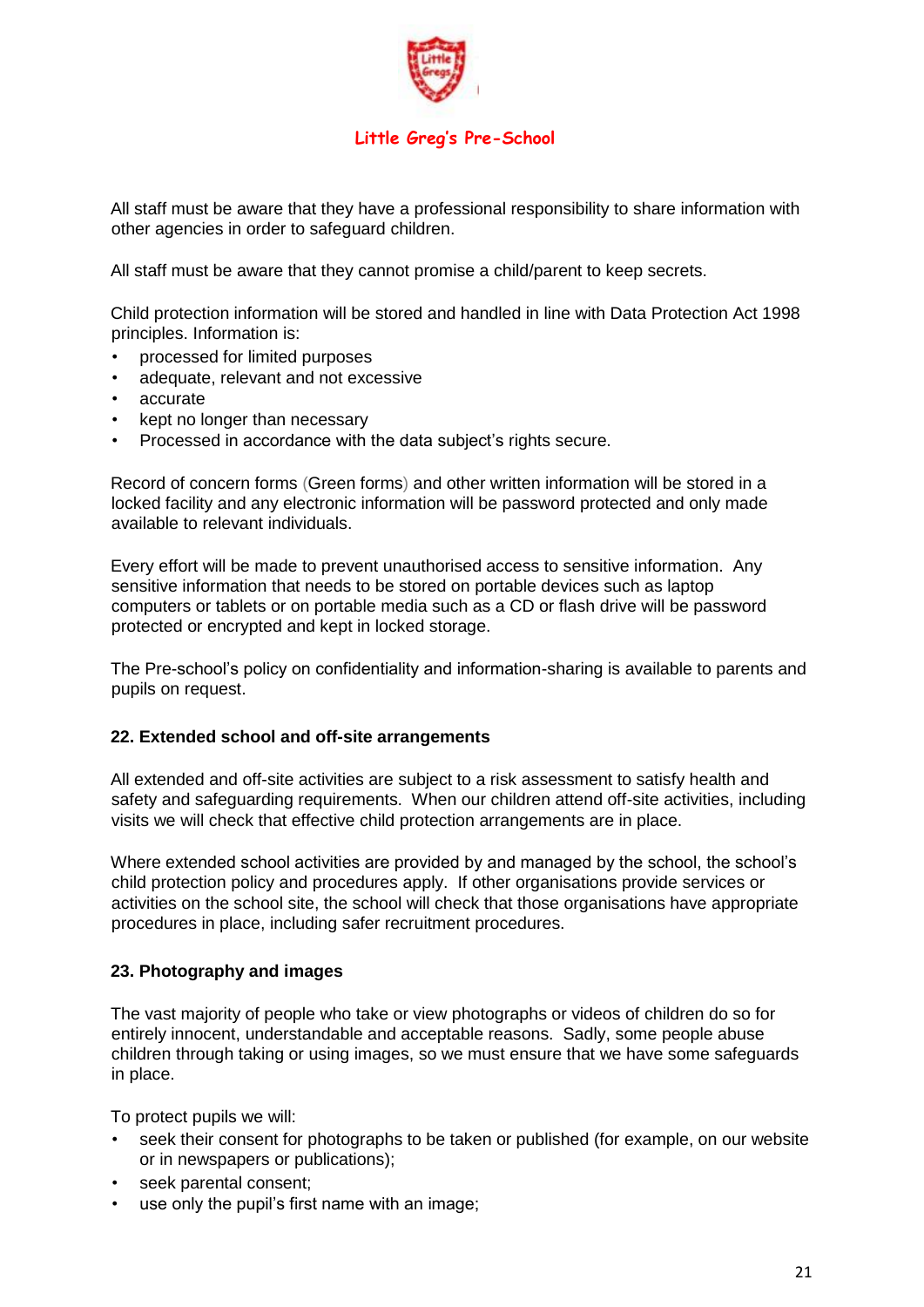- ensure pupils are appropriately dressed; and
- Encourage pupils to tell us if they are worried about any photographs that are taken of them.

### **24. E-Safety 'Online Safety'**

Children and young people increasingly use electronic equipment including mobile phones, tablets and computers on a daily basis to access the internet and share content and images via social networking sites such as Facebook, Twitter, MSN, Tumblr, Snapchat and Instagram.

Those technologies and the internet are a source of fun, entertainment, communication and education. Unfortunately, however, some adults and young people will use those technologies to harm children. That harm might range from sending hurtful or abusive texts and emails to grooming and enticing children to engage in sexually harmful conversations, webcam photography or face-to face meetings. Pupils may also be distressed or harmed by accessing inappropriate websites that promote unhealthy lifestyles, extremist behaviour and criminal activity.

Chatrooms and social networking sites are the more obvious sources of inappropriate and harmful behaviour and pupils are not allowed to access those sites in after school club. Many pupils own or have access to hand held devices and parents are encouraged to consider measures to keep their children safe when using the internet and social media at home and in the community.

Staff also receive advice regarding the use of social networking and electronic communication with parents and pupils.

### **Staff/pupil relationships**

The school provides advice to staff regarding their personal online activity and has strict rules regarding online contact and electronic communication with pupils and parents. Staff found to be in breach of these rules may be subject to disciplinary action or child protection investigation. (See employee handbook.)

### **25. Child protection procedures**

#### **Recognising abuse**

To ensure that our pupils are protected from harm, we need to understand what types of behaviour constitute abuse and neglect.

Abuse and neglect are forms of maltreatment of children. Somebody may abuse or neglect a child by inflicting harm or by failing to act to prevent harm. Children may be abused in a family or in an institutional or community setting by those known to them or, more rarely, by others. Abuse can take place wholly online, or technology may be used to facilitate offline abuse. Children may be abused by adult men or women or by other children or young people. Staff are trained to understand and recognise indicators of all four categories of abuse as defined below.

#### **There are four categories of abuse: physical abuse, emotional abuse, sexual abuse and neglect**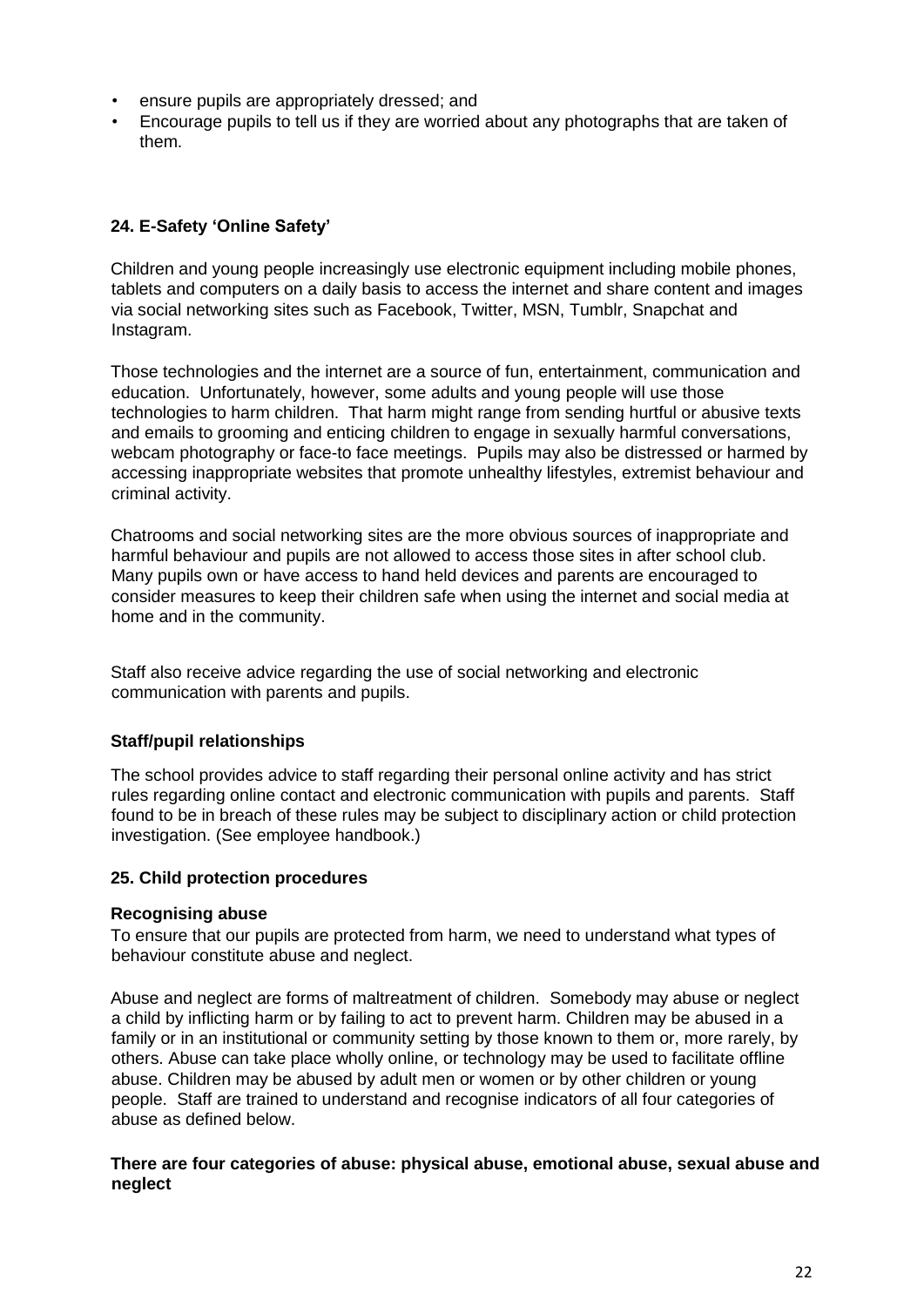

### **Physical abuse**

Physical abuse is a form of abuse which may involve hitting, shaking, throwing, poisoning, burning or scalding, drowning, suffocating or otherwise causing physical harm to a child. Physical harm may also be caused when a parent or carer fabricates the symptoms of, or deliberately induces, illness in a child (this used to be called Munchausen's Syndrome by Proxy, but is now more usually referred to as fabricated or induced illness).

### **Emotional abuse**

Emotional abuse is the persistent emotional maltreatment of a child such as to cause severe and persistent adverse effects on the child's emotional development. It may involve conveying to a child that they are worthless or unloved, inadequate, or valued only insofar as they meet the needs of another person. It may include not giving the child opportunities to express their views, deliberately silencing them or 'making fun' of what they say or how they communicate. It may feature age or developmentally inappropriate expectations being imposed on children. These may include interactions that are beyond a child's developmental capability, as well as overprotection and limitation of exploration and learning, or preventing the child participating in normal social interaction. It may involve seeing or hearing the ill-treatment of another. It may involve serious bullying (including cyber bullying), causing children frequently to feel frightened or in danger, or the exploitation or corruption of children. Some level of emotional abuse is involved in all types of maltreatment of a child, although it may occur alone.

### **Sexual abuse**

Sexual abuse involves forcing or enticing a child or young person to take part in sexual activities, not necessarily involving violence, whether or not the child is aware of what is happening. The activities may involve physical contact, including assault by penetration (for example rape or oral sex) or non-penetrative acts such as masturbation, kissing, rubbing, and touching outside of clothing. They may also include non-contact activities, such as involving children in looking at, or in the production of, sexual images, watching sexual activities, encouraging children to behave in sexually inappropriate ways, or grooming a child in preparation for abuse. Sexual abuse can take place online, and technology can be used to facilitate offline abuse. Sexual abuse is not solely perpetrated by adult males. Women can also commit acts of sexual abuse, as can other children. The sexual abuse of children by other children is a specific safeguarding issue (also known as peer on peer abuse) in education and all staff should be aware of it and of their school or college's policy and procedures for dealing with it.

### **Neglect**

Neglect is the persistent failure to meet a child's basic physical and/or psychological needs, likely to result in the serious impairment of the child's health or development. Neglect may occur during pregnancy as a result of maternal substance abuse. Once a child is born, neglect may involve a parent or carer failing to:

- provide adequate food, clothing and shelter (including exclusion from home or abandonment);
- protect a child from physical and emotional harm or danger;
- ensure adequate supervision (including the use of inadequate care-givers); or
- Ensure access to appropriate medical care or treatment. It may also include neglect of, or unresponsiveness to, a child's basic emotional needs.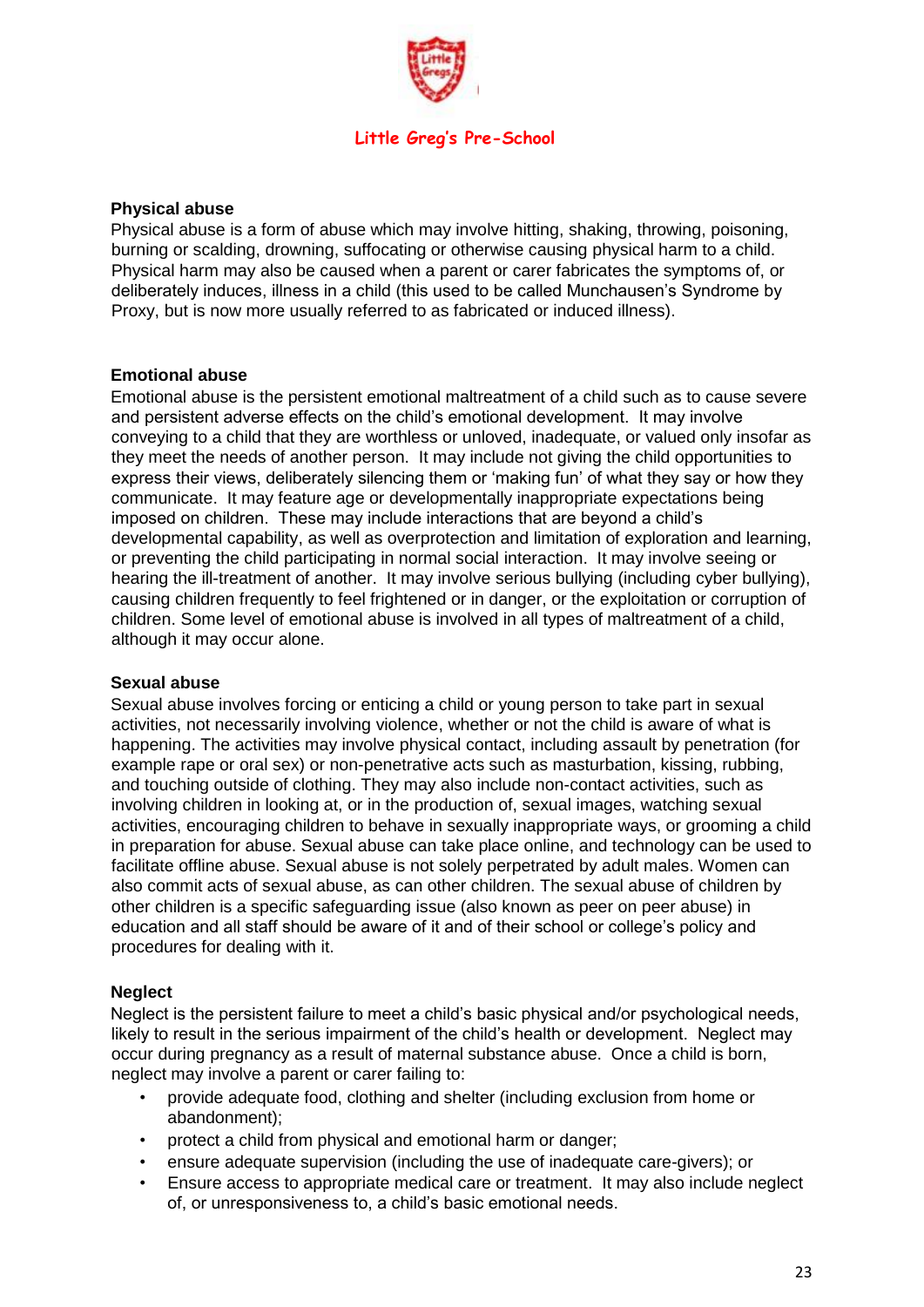It may also include neglect of, or unresponsiveness to, a child's basic emotional needs.

Definitions taken from *Keeping Children Safe in Education* (DfE, 2021)

### **Indicators of abuse**

Physical signs define some types of abuse, for example bruising, bleeding or broken bones resulting from physical or sexual abuse, or injuries sustained while a child has been inadequately supervised. The identification of physical signs is complicated, as children may go to great lengths to hide injuries, often because they are ashamed or embarrassed, or their abuser has threatened further violence or trauma if they 'tell'. It is also quite difficult for anyone without medical training to categorise injuries into accidental or deliberate with any degree of certainty. For those reasons it is vital that staff are also aware of the range of behavioural indicators of abuse and report any concerns to the Designated Safeguarding Lead.

#### **It is the responsibility of staff to report their concerns. It is not their responsibility to investigate or decide whether a child has been abused.**

A child who is being abused or neglected may:

- have bruises, bleeding, burns, fractures or other injuries;
- show signs of pain or discomfort;
- keep arms and legs covered, even in warm weather;
- be concerned about changing for PE or swimming;
- look unkempt and uncared for:
- change their eating habits;
- have difficulty in making or sustaining friendships:
- appear fearful;
- be reckless with regard to their own or other's safety;
- self-harm:
- frequently miss school or arrive late;
- show signs of not wanting to go home;
- display a change in behaviour from quiet to aggressive, or happy-go-lucky to withdrawn;
- challenge authority;
- become disinterested in their school work;
- be constantly tired or preoccupied;
- be wary of physical contact;
- be involved in, or particularly knowledgeable about drugs or alcohol; and/or
- Display sexual knowledge or behaviour beyond that normally expected for their age and/or stage of development.
- acquire gifts such as money or a mobile phone from new 'friends' or adults recently acquainted with the child's family

Individual indicators will rarely, in isolation, provide conclusive evidence of abuse. They should be viewed as part of a jigsaw and each small piece of information will help the DSL to decide how to proceed.

**It is very important that staff report all of their concerns, however minor or insignificant they may think they are – they do not need 'absolute proof' that the child is at risk.**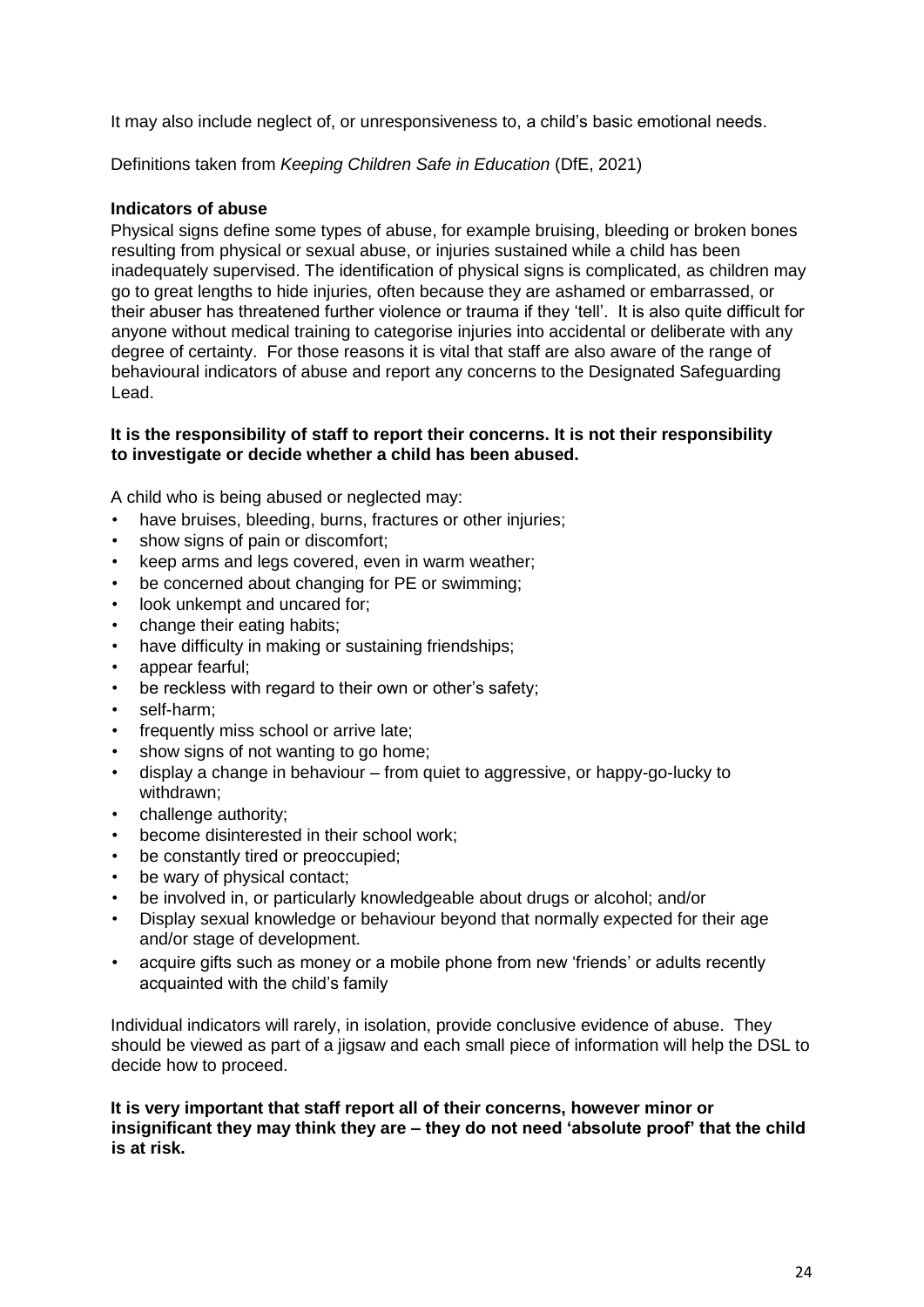

#### **Impact of abuse**

The impact of child abuse, neglect and exploitation should not be underestimated. Many children do recover well and go on to lead healthy, happy and productive lives, although most adult survivors agree that the emotional scars remain, however well buried. For some children, full recovery is beyond their reach and the rest of their childhood and their adulthood may be characterised by anxiety or depression, self-harm, eating disorders, alcohol and substance misuse, unequal and destructive relationships and long-term medical or psychiatric difficulties.

#### **Taking action**

### **Any child in any family in any Pre-school could become a victim of abuse. Staff should always maintain an attitude of "It could happen here".**

Key points for staff to remember when taking action are:

- in an emergency take the action necessary to help the child, for example, call 999;
- report your concern to the DSL as quickly as possible immediately when there is evidence of physical or sexual abuse and certainly by the end of the day;
- do not start your own investigation;
- share information on a need-to-know basis only do not discuss the issue with colleagues, friends or family;
- complete a record of concern, using a Green form; and
- Seek support for yourself if you are distressed or need to debrief.

#### **If a member of staff or volunteer is concerned about a pupil's welfare**

There will be occasions when staff may suspect that a child may be at risk but have no 'real' evidence. The pupil's behaviour may have changed, their artwork could be bizarre, or physical but inconclusive signs may have been noticed. In these circumstances, staff will try to give the pupil the opportunity to talk. The signs they have noticed may be due to a variety of factors, for example a parent has moved out, a pet has died, a grandparent is very ill or an accident has occurred. It is fine for staff to ask the pupil if they are OK or if they can help in any way.

Staff should use the same record of concern form (Green form) to record these early concerns. If the pupil does begin to reveal that they are being harmed, staff should follow the advice below. Following an initial conversation with the pupil, if the member of staff remains concerned, they should discuss their concerns with the DSL.

Concerns which do not meet the threshold for child protection intervention will be managed through the Early Help/CAF process as in section 7 of this policy.

#### **If a pupil discloses to a member of staff or volunteer**

It takes a lot of courage for a child to disclose that they are being abused. They may feel ashamed, particularly if the abuse is sexual. Their abuser may have threatened what will happen if they tell. They may have lost all trust in adults. Or they may believe, or have been told, that the abuse is their own fault. Sometimes they may not be aware that what is happening is abusive.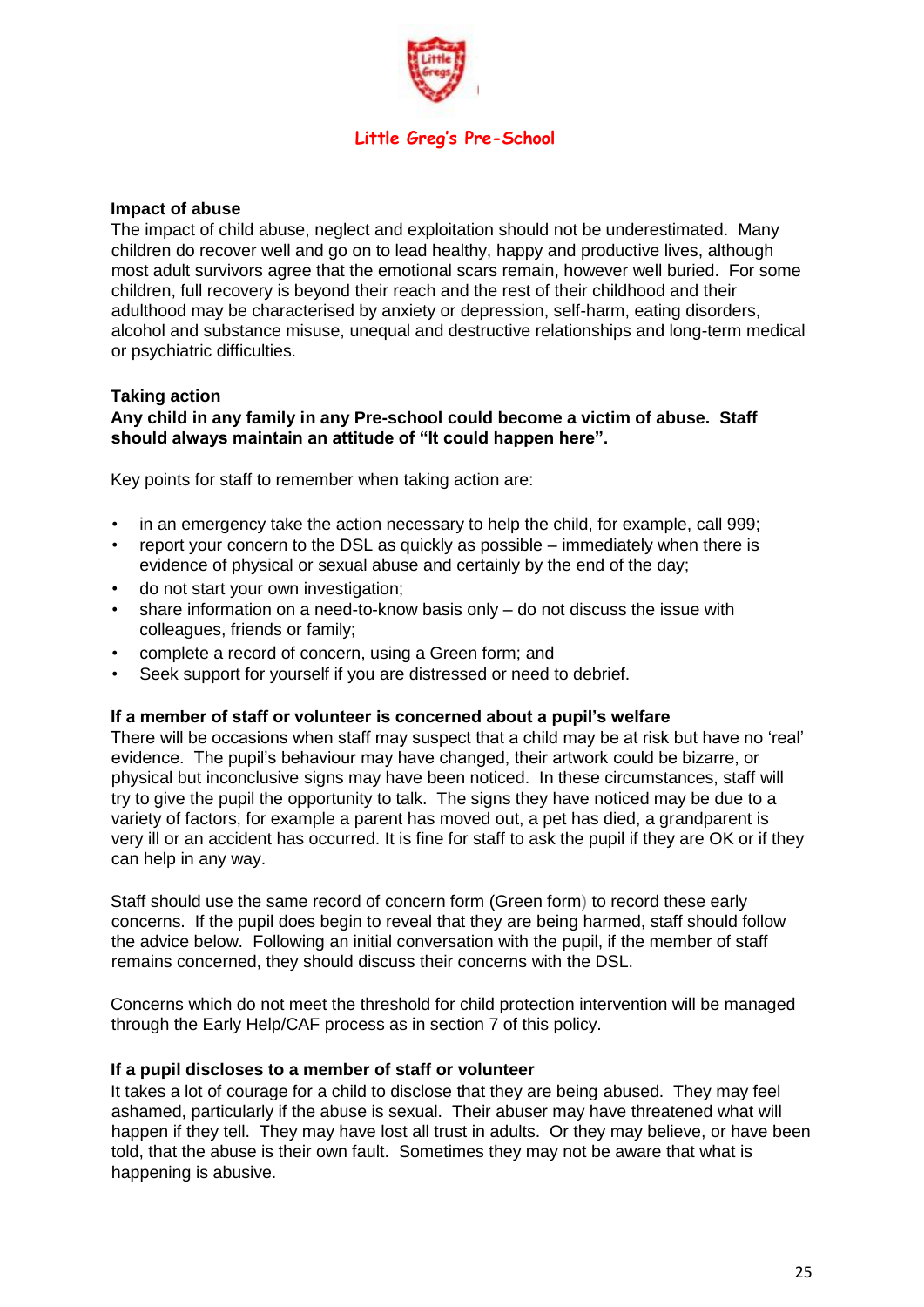If a pupil talks to a member of staff about any risks to their safety or wellbeing, **the staff member will need to let the pupil know that they must pass the information on** – staff are not allowed to keep secrets. The point at which they tell the child this is a matter for professional judgement. If they jump in immediately the child may think that they do not want to listen but if left until the very end of the conversation, the pupil may feel that they have been misled into revealing more than they would have otherwise.

During their conversations with children staff will:

- allow them to speak freely;
- remain calm and not overreact the pupil may stop talking if they feel they are upsetting their listener;
- give reassuring nods or words of comfort 'I'm so sorry this has happened', 'I want to help',

'This isn't your fault', 'you are doing the right thing in talking to me';

- not be afraid of silences staff must remember how hard this must be for the pupil;
- **under no circumstances** ask investigative questions such as how many times this has happened, whether it happens to siblings too, or what does the pupil's mother think about all this;

(**However**, it is reasonable to ask questions to clarify understanding and to support a meaningful referral if that is required, e.g. when did this happen, where did this happen?)

- at an appropriate time tell the pupil that in order to help them, the member of staff must pass the information on;
- Not automatically offer any physical touch as comfort. It may be anything but comforting to a child who has been abused;
- Avoid admonishing the child for not disclosing earlier. Saying things such as 'I do wish you had told me about this when it started' or 'I can't believe what I'm hearing' may be the staff member's way of being supportive but may be interpreted by the child to mean that they have done something wrong;
- tell the pupil what will happen next;
- let them know that someone (either you or another named person, e.g. the DSL) will come to see them before the end of the day;
- report verbally to the DSL
- Write up their conversation as soon as possible on the record of concern form (Form  $C -$ Green form) and hand it to the DSL; and
- Seek support if they feel distressed or need to debrief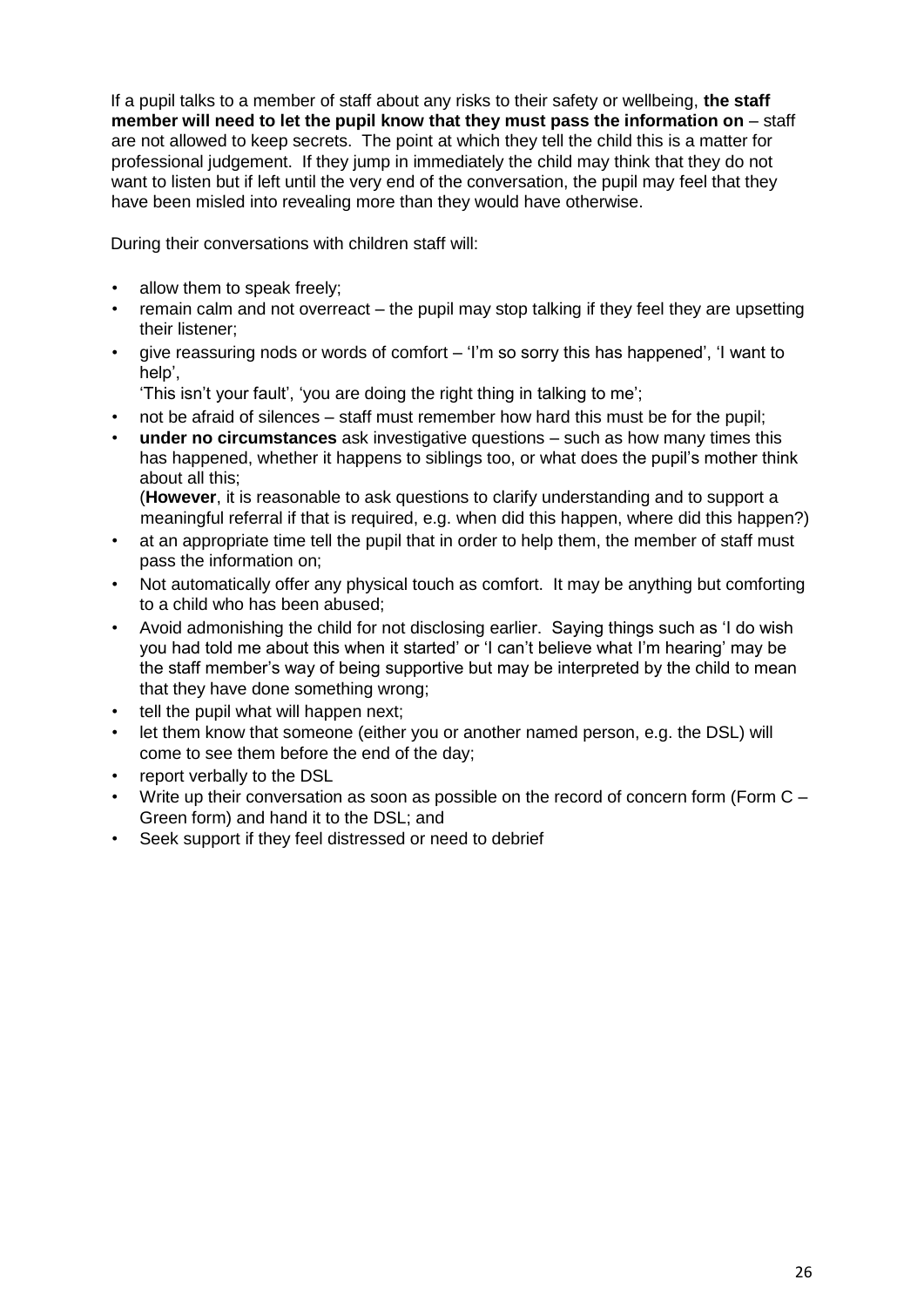### **Escalation Process**

DSL should inform staff within one working day the action they have taken. This must be recorded on the green form and signed by the staff member who filled in record of concern. If a staff member is not happy at the outcome they can take this to the DSL Director. If they still are not satisfied they can phone MASH themselves.

If the DSL feels that a referral made has not been dealt with properly or that concerns are not being addressed or responded to they will follow the LSCB escalation process. All staff also know that they can contact the NSPCC whistleblowing helpline if they feel that or organisation and the local authority have not taken appropriate action to safeguard a child and this has not been addressed satisfactorily through organisational escalation and professional challenge procedures.

### **Notifying parents**

Parents are normally the first point of contact. Concerns are normally discussed with parents to gain their view of events, unless it is felt that this may put the child or other person at risk, or may interfere with the course of a police investigation, or may unduly delay the referral, or unless it is otherwise unreasonable to seek consent. Advice will be sought from social care, or in some circumstances police, where necessary.

Parents are informed when we make a record of concerns in their child's file and that we also make a note of any discussion we have with them regarding a concern.

If a suspicion of abuse warrants referral to social care, parents are informed at the same time that the referral will be made, except where the procedures of the Local Safeguarding Children Board/Local Safeguarding Partners does not allow this, for example, where it is believed that the child may be placed at risk.

This will usually be the case where the parent is the likely abuser or where sexual abuse may have occurred.

If there is a possibility that advising a parent beforehand may place a child at greater risk (or interfere with a police response) the designated person should consider seeking advice from children's social care, about whether or not to advise parents beforehand, and should record and follow the advice given.

### **26. Making a referral to Children's Social Care**

*Keeping Children Safe in Education 2021* emphasises that the DSL (and any deputies) are most likely to have a complete safeguarding picture and be the most appropriate person to advise on the response to safeguarding concerns. The DSL will make a referral to Children's Social Care (and if appropriate the Police) if it is believed that a pupil is suffering or is likely to suffer significant harm.

The pupil (subject to their age and understanding) and the parents will be told that a referral is being made, unless to do so would increase the risk to the child or create undue delay.

*Keeping Children Safe in Education 2021* also emphasises that **all** staff should be aware of the process for making referrals to Children's Social Care and for statutory assessments under the Children Act 1989, especially section 17 (children in need) and section 47 (a child suffering, or likely to suffer, significant harm) that may follow a referral, along with the role they might be expected to play in such assessments.

## **Statutory assessments**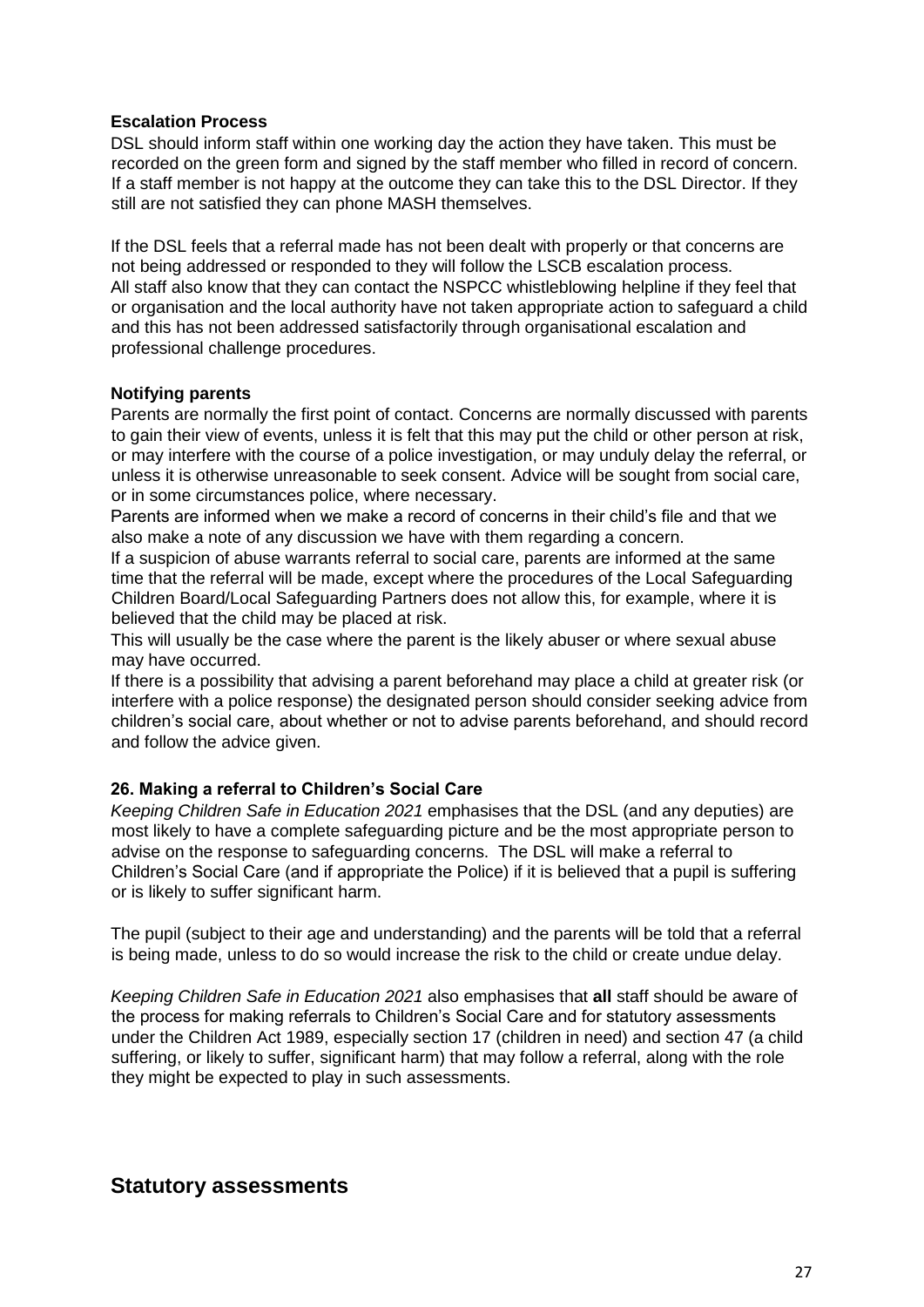### $\Box$ **Children in need**

A child in need is defined under the Children Act 1989 as a child who is unlikely to achieve or maintain a reasonable level of health or development, or whose health and development is likely to be significantly or further impaired, without the provision of services; or a child who is disabled. Local authorities are required to provide services for children in need for the purposes of safeguarding and promoting their welfare. Children in need may be assessed under section 17 of the Children Act 1989.

## **Children suffering or likely to suffer significant harm**

Local authorities, with the help of other organisations as appropriate, have a duty to make enquires under section 47 of the Children Act 1989 if they have reasonable cause to suspect that a child is suffering, or is likely to suffer, significant harm. Such enquiries enable them to decide whether they should take any action to safeguard and promote the child's welfare and must be initiated where there are concerns about maltreatment, including all forms of abuse and neglect, female genital mutilation or other so-called honour based violence, and extra-familial threats like radicalisation and sexual exploitation.

# **27. Submitting child protection referrals**

All child protection referrals should be made to the Multi-Agency Safeguarding Hub (MASH) by completing a Multi-Agency Contact Form (MAC) and submitting it to the MASH at mash@warwickshire.gov.uk. The form can also be completed online. (The new MAC form has been developed to reflect the new 'pathway to change' approach and will focus on what is working well for the family, as well as issues of concern. It also contains links to other services which can be considered by the person completing the form.)

All urgent child protection referrals, i.e. Where there is an immediate concern about a child's safety, should be made in the first instance by telephoning the MASH on 01926 414144. This should be followed by submission of a MAC as above.

NB If a child is already the subject of an open case to Children's Social Care, the DSL will have the name and contact details of the allocated social worker. Further child protection concerns about any child in those circumstances must be referred directly to the allocated social worker, **not** to the MASH. Again, where there is an immediate concern about a child's safety, the DSL should contact the social worker by telephone in the first instance. Any difficulties in contacting the social worker must be escalated to their line manager, **not** to the MASH.

Outside of office hours, immediate concerns about a child should be referred to the Emergency Duty Team on telephone number 01926 886922.

If staff are ever concerned that a child is in immediate danger, they will contact the Police by dialling 999.

Staff may seek support directly from the Education Safeguarding Manager should they consider that necessary.

## **28. Staff reporting directly to child protection agencies**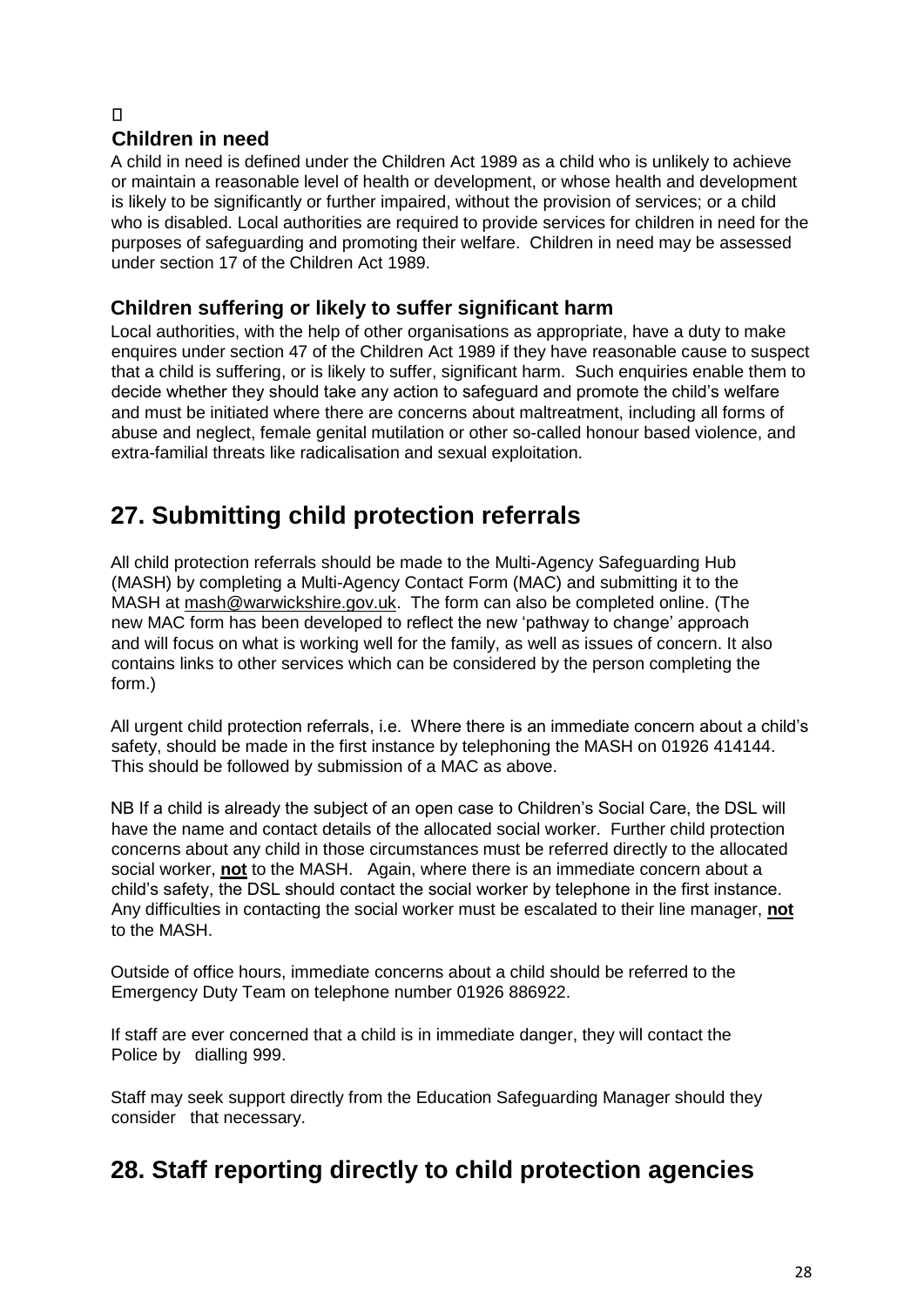Staff should ordinarily follow the reporting procedures outlined in this policy.

However, as highlighted above, **all** staff should be aware of the early help process and understand their role in it; and **all** staff should be aware of the process for making referrals to Children's Social Care and for statutory assessments under the Children Act 1989. **Any member of staff may therefore refer their concerns directly to Children's Social Care and/or the Police if:** 

- the situation is an emergency and the DSL, the deputy DSL, the head teacher and/or the chair of governors are all unavailable;
- they are convinced that a direct report is the only way to ensure the pupil's safety: or
- for any other reason they make a judgement that a direct referral is in the best interests of the child.

In any of those circumstances, staff may make direct child protection referrals and share information without being subject of censure or disciplinary action. However, staff should inform the DSL and/or head teacher at the earliest opportunity that they have done so unless in their judgement doing so would increase the risk of harm to the child.

If in any doubt, members of staff may consult the MASH (details above) or seek support from the Education Safeguarding Manager via 01926 742525.

# **29. What will Children's Social Care do?**

Children's Social Care should make a decision about the type of response that is required within one working day of a referral being made; and should let the referrer know the outcome. This will include determining whether:

- the child requires immediate protection and urgent action is required;
- whether the child is in need, and should be assessed under section 17;
- there is reasonable cause to suspect the child is suffering, or likely to suffer, significant harm, and whether enquiries must be made and the child assessed under section 47;
- any services are required by the child and family and what type of services; and
- further specialist assessments are required in order to help the local authority to decide what further action to take.

The school will follow up if this information is not forthcoming and if, after a referral, the child's situation does not appear to be improving, the school will consider following Warwickshire's escalation procedure to ensure the referred concerns have been addressed and, most importantly, that the child's situation improves.

If Children's Social Care decide to carry out a statutory assessment, school staff will do everything they can to support that assessment, led and supported by the designated safeguarding lead (or deputy) as required.

# **30. Bullying**

While bullying between children is not a separate category of abuse and neglect, it is a very serious issue that can cause considerable anxiety and distress. At its most serious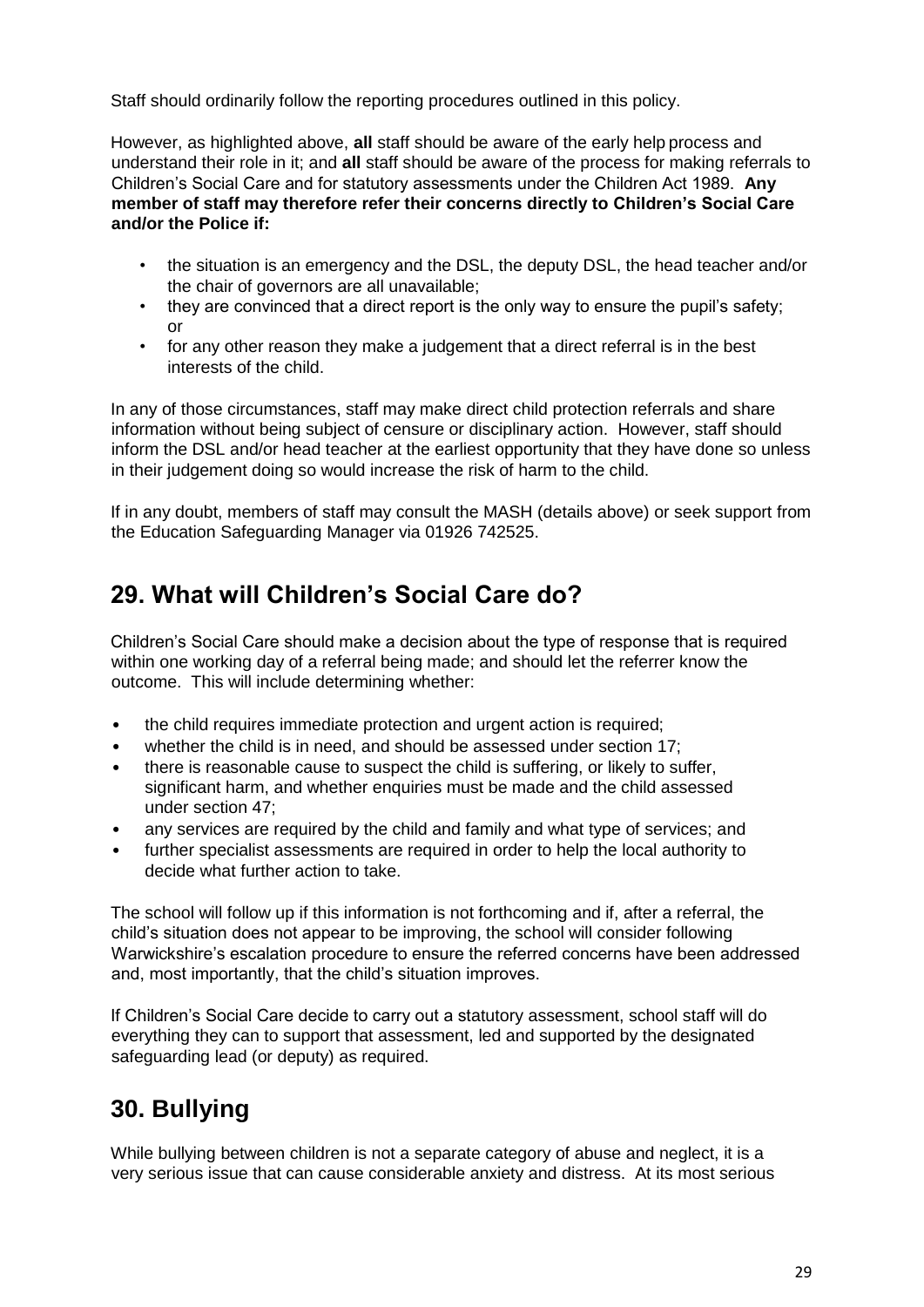level, bullying can have a disastrous effect on a child's well-being and in very rare cases has been a feature in the suicide of some young people.

All incidences of bullying, including cyber-bullying and prejudice-based bullying should be reported and will be managed through our anti-bullying procedures, the subject of bullying is addressed at regular intervals in PSHE education.

If the bullying is particularly serious, or the anti-bullying procedures are deemed to be ineffective, the manager and the DSL will consider implementing early help or child protection procedures.

Please also refer to issues in relation to children who are sexually harmful or abusive towards other children below.

## **31. Children with sexually harmful or inappropriate behaviour**

Club LG (Please read separately)

# **32. Child sexual exploitation (CSE)**

Child sexual exploitation is a form of child sexual abuse. It occurs where an individual or group takes advantage of an imbalance of power to coerce, manipulate or deceive a child or young person under the age of 18 into sexual activity

(a) in exchange for something the victim needs or wants, and/or

(b) for the financial advantage or increased status of the perpetrator or facilitator.

The victim may have been sexually exploited even if the sexual activity appears consensual. Child sexual exploitation does not always involve physical contact; it can also occur through the use of technology.

Victims of CSE can be boys or girls. Children and young people are often unwittingly drawn into sexual exploitation through the offer of friendship and care, gifts, drugs, alcohol and sometimes accommodation. Sexual exploitation is a serious crime and can have a longlasting adverse impact on a child's physical and emotional health. It may also be linked to other criminal activity including trafficking and illegal drugs. Drug networks or gangs groom and exploit children and young people to carry drugs and money from urban areas to suburban and rural areas, market and seaside towns.

This form of criminal activity and exploitation is referred to as **County Lines**.

Indicators of child sexual exploitation and other associated criminal exploitation may include:

- Acquisition of money, clothes, mobile phones, etc. without plausible explanation;
- Gang-association and/or isolation from peers/social networks;
- Exclusion or unexplained absences from school, college or work;
- Leaving home/care without explanation and persistently going missing or returning late;
- Excessive receipt of texts/phone calls;
- Returning home under the influence of drugs/alcohol;
- Inappropriate sexualised behaviour for age/sexually transmitted infections;
- Evidence of/suspicions of physical or sexual assault;
- Relationships with controlling or significantly older individuals or groups;

 $\Box$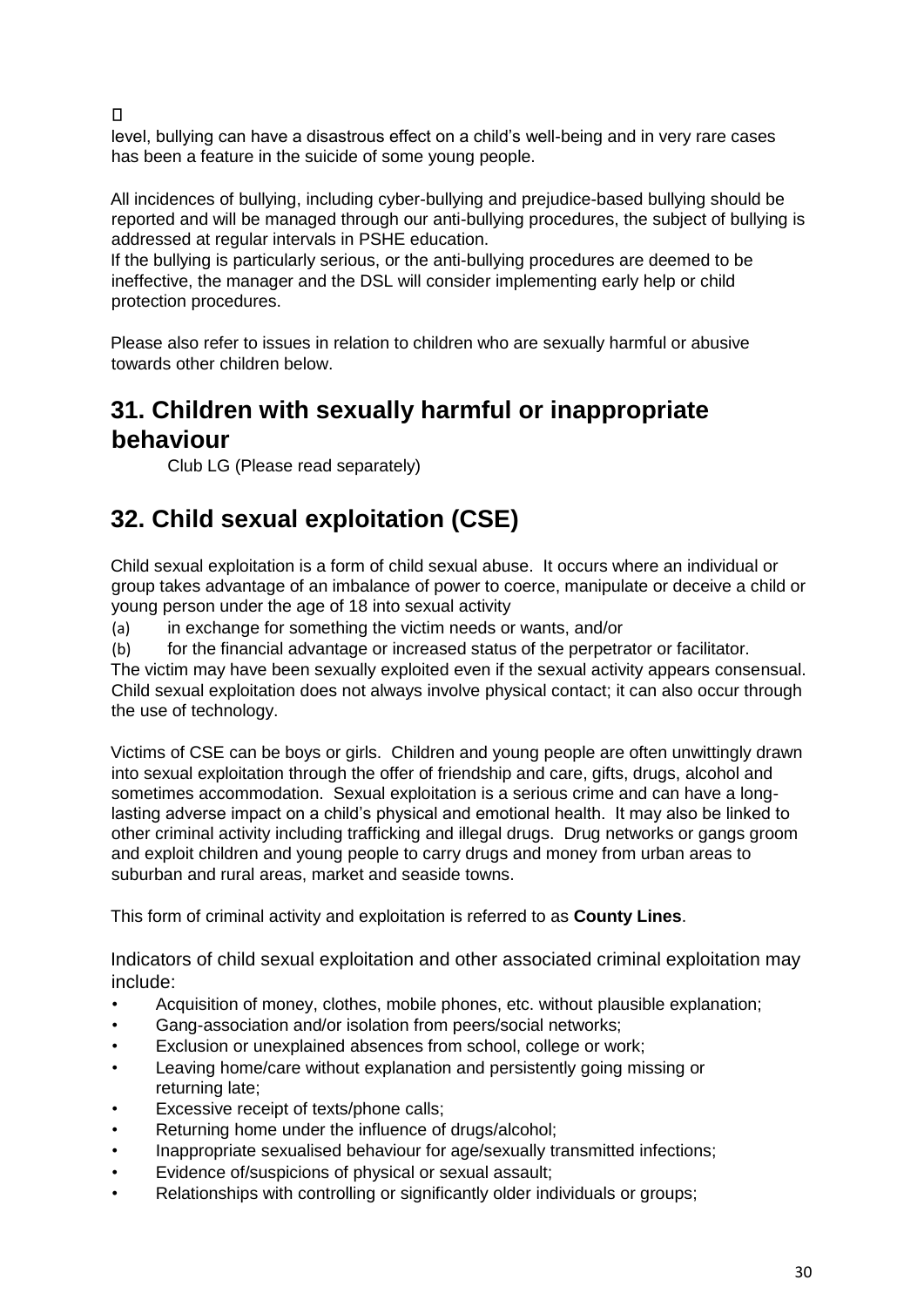- Multiple callers (unknown adults or peers);
- Frequenting areas known for sex work;
- Concerning use of internet or other social media;
- Increasing secretiveness around behaviours; and
- Self-harm or significant changes in emotional well-being.

Although the following vulnerabilities increase the risk of child sexual exploitation, not all children with these indicators will be exploited and child sexual exploitation can occur without any of these issues:

- Having a prior experience of neglect, physical and/or sexual abuse;
- Lack of a safe/stable home environment, now or in the past (domestic violence or parental substance misuse, mental health issues or criminality, for example);
- Recent bereavement or loss:
- Social isolation or social difficulties;
- Absence of a safe environment to explore sexuality:
- Economic vulnerability:
- Homelessness or insecure accommodation status;
- Connections with other children and young people who are being sexually exploited;

Family members or other connections involved in adult sex work;

- Having a physical or learning disability; and
- Being looked after (particularly those in residential care and those with interrupted care histories).

The school teaches children about consent and the risks of sexual exploitation in the PSHE and SRE curriculum. A common feature of sexual exploitation is that the child often does not recognise the coercive nature of the relationship and does not see her/himself as a victim. The child may initially resent what she/he perceives as interference by staff but staff must act on their concerns, as they would for any other type of abuse.

All staff are made aware of the indicators of sexual exploitation and criminal – including county lines - exploitation of children and all concerns are reported immediately to the DSL. The DSL will consider the need to make a referral to Children's Social Care via the MASH (see sections 26 and 27 above) as with any other child protection concern and with particular reference to local safeguarding partnership Child Sexual Exploitation procedures. Parents will be consulted and notified as above.

Following a referral to Children's Social Care, a Multi-Agency Sexual Exploitation (MASE) meeting may be convened under WSCB inter-agency safeguarding procedures. The school will attend and share information at MASE meetings as required. Parents and young people will be invited to attend MASE meetings by Children's Social Care as appropriate.

### **33. So-called 'honour based' violence**

So-called 'honour-based' violence (HBV) encompasses crimes which have been committed to protect or defend the honour of a family and/or community. Such crimes include Female Genital Mutilation (FGM), forced marriage, and practices such as breast ironing. Abuse committed in the context of preserving 'honour' often involves a wider network of family or community pressure and can include multiple perpetrators. It is important to be aware of this dynamic and additional risk factors when deciding what form of safeguarding action to take.

Staff will be alert to the possibility of a child being at risk of HBV or already having suffered HBV.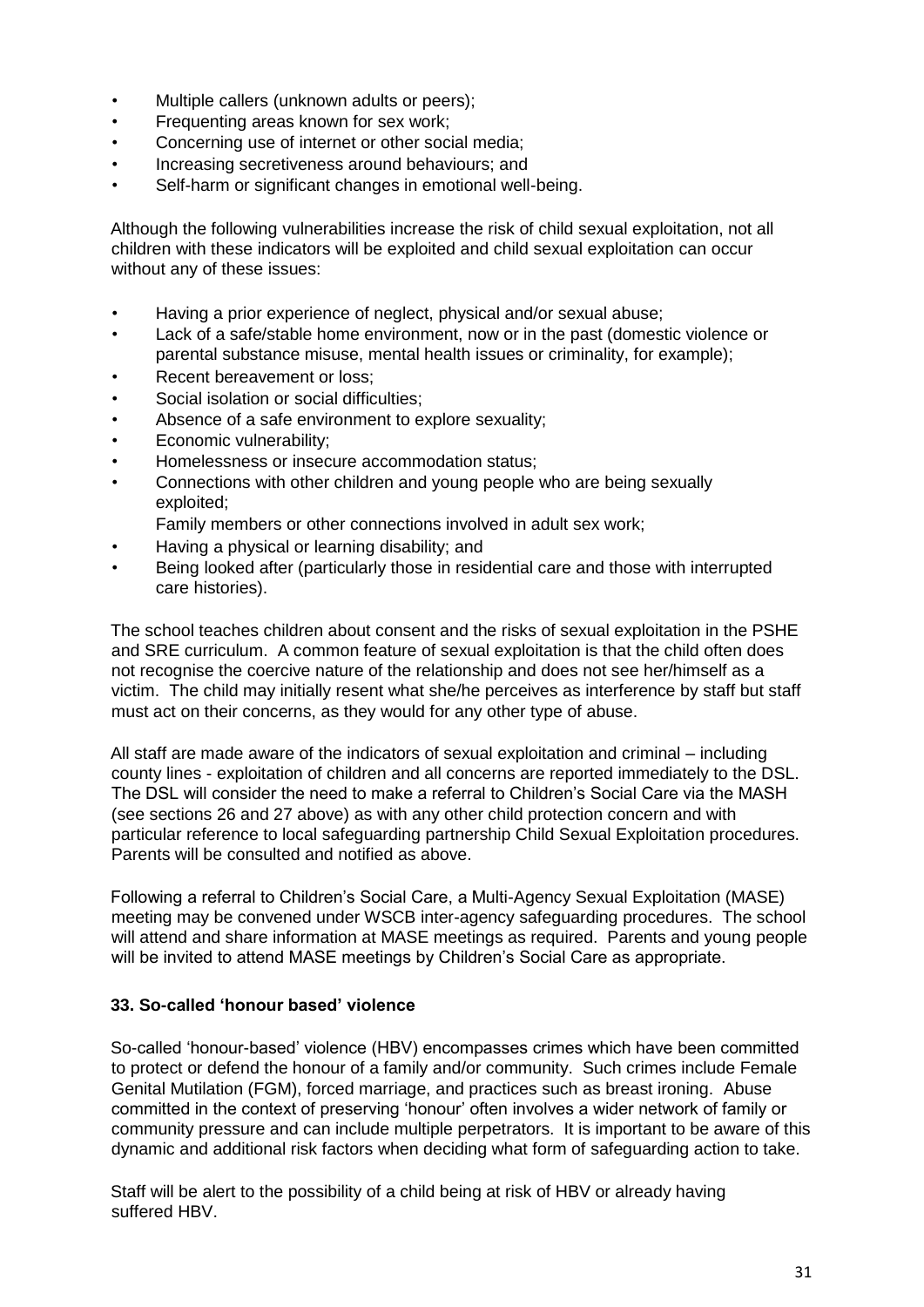All forms of so called HBV are abuse (regardless of the motivation) and staff will record and report any concerns about a child who might be at risk of HBV to the Designated Safeguarding Lead as with any other safeguarding concern. The DSL will consider the need to make a referral to the Police, and/or Children's Social Care as with any other child protection concern; and may also contact the Forced Marriage Unit for advice as necessary.

### **34. Female Genital Mutilation**

FGM is the collective name given to a range of procedures involving the partial or total removal of external female genitalia for non-medical reasons. It has no health benefits and harms girls and women in many ways. The practice, which is most commonly carried out without anaesthetic, can cause intense pain and distress and long-term health consequences, including difficulties in childbirth.

FGM is carried out on girls of any age, from young babies to older teenagers and adult women, so school staff are trained to be aware of risk indicators. Many such procedures are carried out abroad and staff should be particularly alert to suspicions or concerns expressed by female pupil about going on a long holiday during the summer vacation period.

In England, Wales and Northern Ireland, the practice is illegal under the Female Genital **Mutilation** 

Act 2003. Any person found guilty of an offence under the Female Genital Mutilation Act 2003 is liable to a maximum penalty of 14 years imprisonment or a fine, or both. *(See school or LSCB guidance for further information).* 

If staff have a concern that a girl may be at risk of FGM, they will record their concern and inform the DSL as they would any other safeguarding concern.

From October 2015, practitioners will be subject to a statutory duty as defined by Section 5B of the Female Genital Mutilation Act 2003 (as inserted by section 74 of the Serious Crime Act 2015) to report to the Police where she or he discovers that an act of FGM appears to have been carried out on a girl who is aged under 18. This is known as mandatory reporting.

Practitioners in that situation will record their concerns and inform the DSL, who will ensure that an appropriate report is made to the Police. However, teachers will have a responsibility to report directly to the Police if they have any reason to believe that their concerns have not been reported to the Police.

### **35. Forced Marriage**

A forced marriage is a marriage in which a female (and sometimes a male) does not consent to the marriage but is coerced into it. Coercion may include physical, psychological, financial, sexual and emotional pressure. It may also involve physical or sexual violence and abuse.

A forced marriage is not the same as an arranged marriage. In an arranged marriage, which is common in several cultures, the families of both spouses take a leading role in arranging the marriage but the choice of whether or not to accept the arrangement remains with the prospective spouses.

Children may be married at a very young age and well below the age of consent in England. School staff receive training and should be particularly alert to suspicions or concerns raised by a pupil about being taken abroad and not be allowed to return to England.

 $\Box$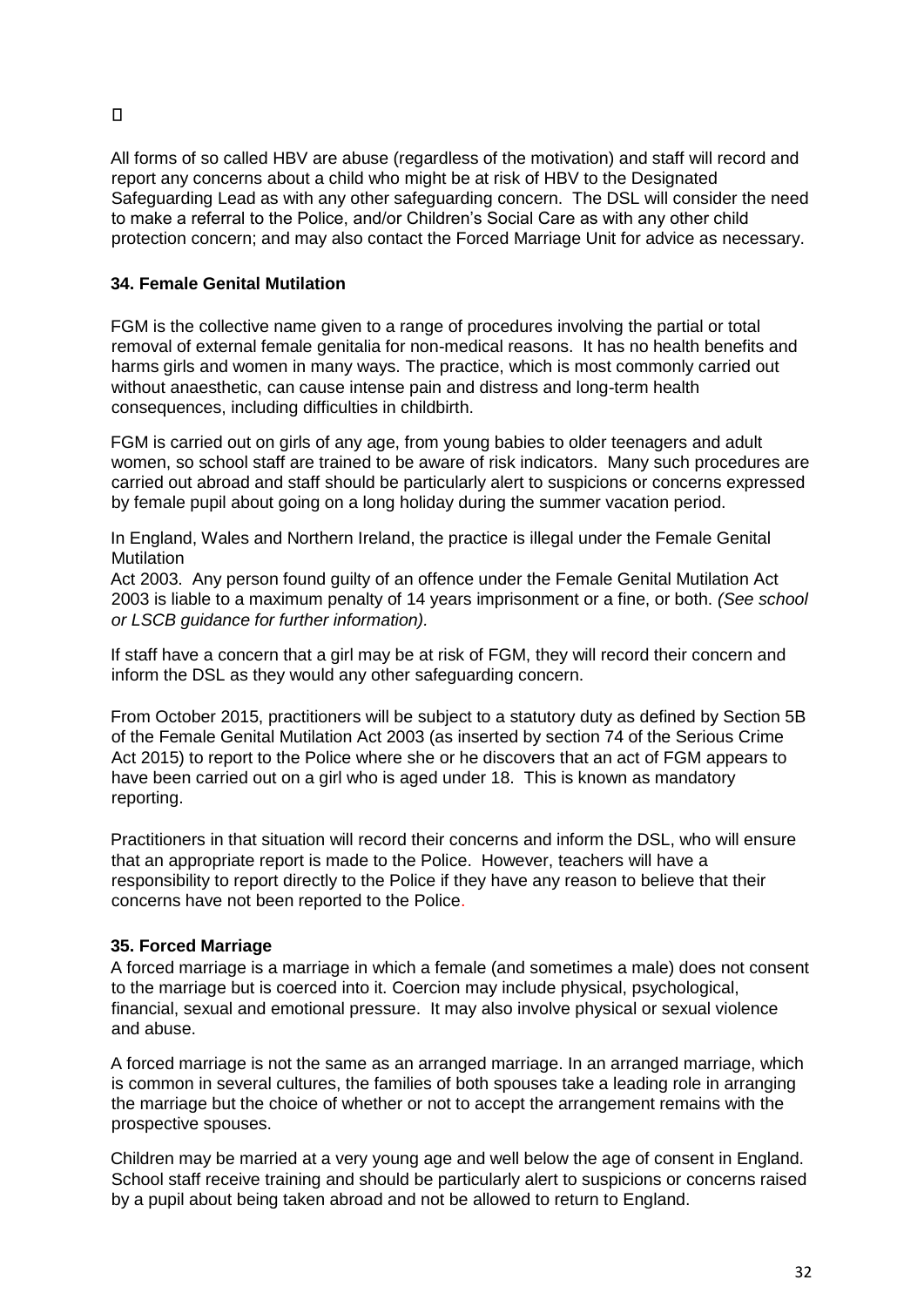Since June 2014 forcing someone to marry has become a criminal offence in England and Wales under the Anti-Social Behaviour, Crime and Policing Act 2014*.* 

### **36. Radicalisation and Extremism**

All schools and colleges are subject to a duty under section 26 of the Counter-Terrorism and Security Act 2015 (the CTSA 2015), in the exercise of their functions, to have 'due regard to the need to prevent people from being drawn into terrorism'. This duty is known as the **Prevent duty**.

Some children are vulnerable to extremist ideology and radicalisation. Protecting children from the risk of radicalisation is part of the school's wider safeguarding duties and is similar in nature to protecting children from other forms of harm and abuse. As such, the Designated Safeguarding Lead is responsible for the school's strategy for protecting children from those risks.

Radicalisation refers to the process by which a person comes to support terrorism and extremist ideologies associated with terrorist groups. Extremism is the vocal or active opposition to fundamental values, including the rule of law, individual liberty and the mutual respect and tolerance of different faiths and beliefs. This also includes calling for the death of members of the armed forces. Even very young children have been exposed, in rare circumstances, to extremism at home and elsewhere including online.

The school will discuss any concerns about possible radicalisation identified in school with a child's parents/carers as with any other safeguarding or child protection issue unless there is reason to believe that doing so would place the child at risk; and will also support parents/carers who raise concerns about their children being vulnerable to radicalisation. Subject to consultation with the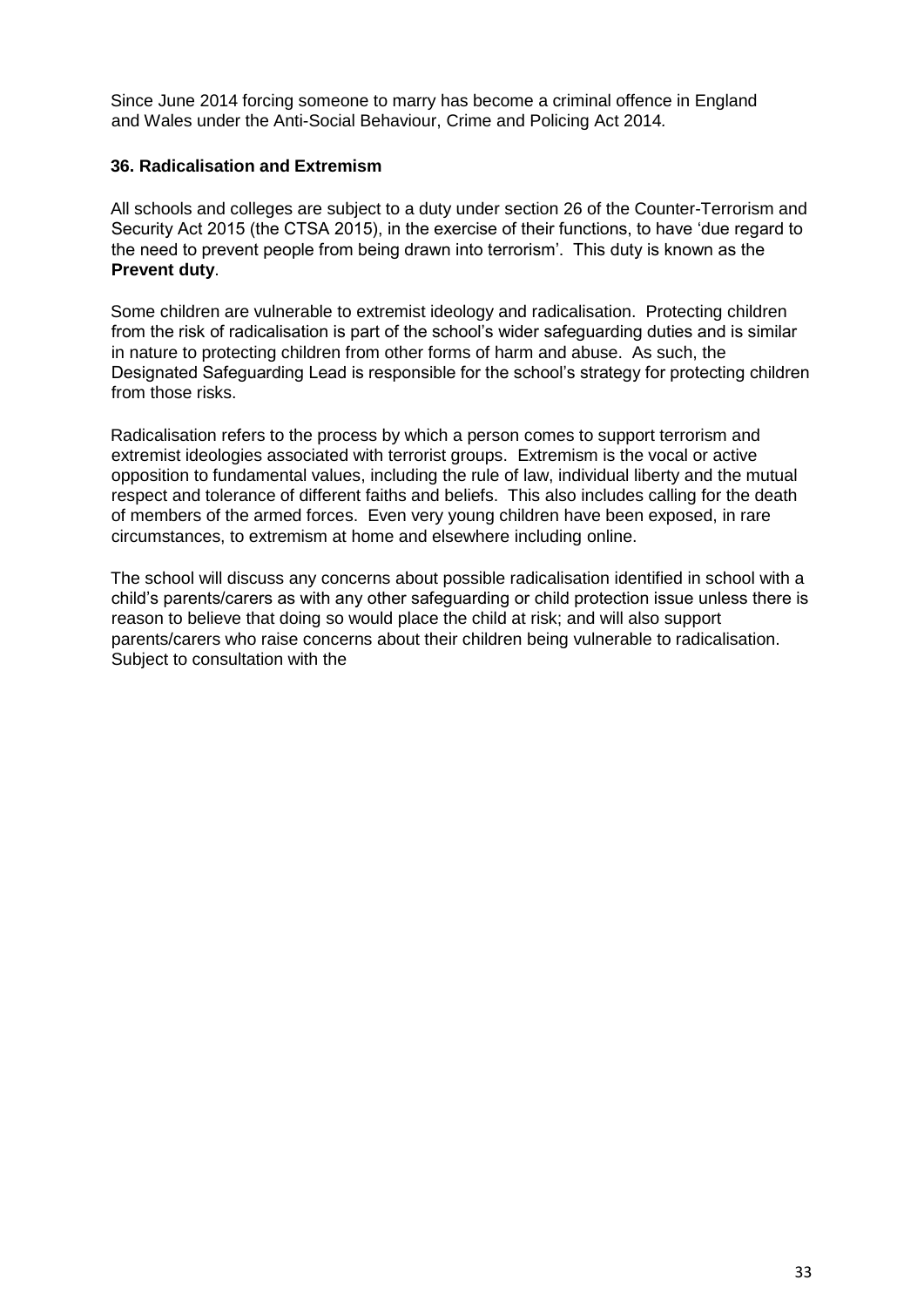Police PREVENT team and in the interests of making proportionate responses, the school may offer support to children and their families through the provision of early help as appropriate. However as a Channel partner, the school or college may be asked to attend a Channel panel to discuss the individual referred to determine whether they are vulnerable to being drawn into terrorism and consider the appropriate support.

Channel is a programme which focuses on providing support at an early stage to people who are identified as being vulnerable to being drawn into terrorism. It provides a mechanism for schools to make referrals if they are concerned that an individual might be vulnerable to radicalisation. An individual's engagement with the programme is entirely voluntary at all stages.

The Pre-school expects all staff, volunteers, directors, visiting professionals, contractors and individuals or agencies that hire school premises to behave in accordance with the school's Code of Conduct will challenge the expression and/or promotion of extremist views and ideas by any adult on school premises or at school events and, when necessary, will make appropriate referrals in respect of any such adult.

### **37. Children who are looked after or were previously looked after**

The most common reason for children becoming looked after is as a result of abuse or neglect. The school ensures that staff have the necessary skills and understanding to keep looked after children safe and ensures that appropriate staff have information about a child's looked after status and care arrangements, including the level of authority delegated to the carer by the authority looking after the child. The designated teacher for looked after children and the DSL hold details of the child's social worker and the name and contact details of the Local Authority's virtual head for children who are looked after.

### **38. Private fostering arrangements**

A private fostering arrangement occurs when someone other than a parent or a close relative cares for a child for a period of 28 days or more, with the agreement of the child's parents. It applies to children under the age of 16, or under 18 if the child is disabled. Children looked after by the local authority or who are placed in a residential school, children's home or hospital are not considered to be privately fostered.

Private fostering occurs in all cultures, including British culture and children may be privately fostered at any age.

Most privately fostered children remain safe and well but safeguarding concerns have been raised in some cases so it is important that schools are alert to possible safeguarding issues, including the possibility that a child has been trafficked into the country

By law, a parent, private foster carer or other persons involved in making a private fostering arrangement must notify Children's Social Care as soon as possible. When the school becomes aware of a private fostering arrangement for a pupil that has not been notified to Children's Social

Care, the school will encourage parents and private foster carers to notify Children's Social Care and will share information with Children's Social Care as appropriate. **39. Domestic abuse**

Domestic abuse is defined as any incident or pattern of incidents of controlling, coercive, threatening behaviour, violence or abuse between those aged 16 or over who are, or have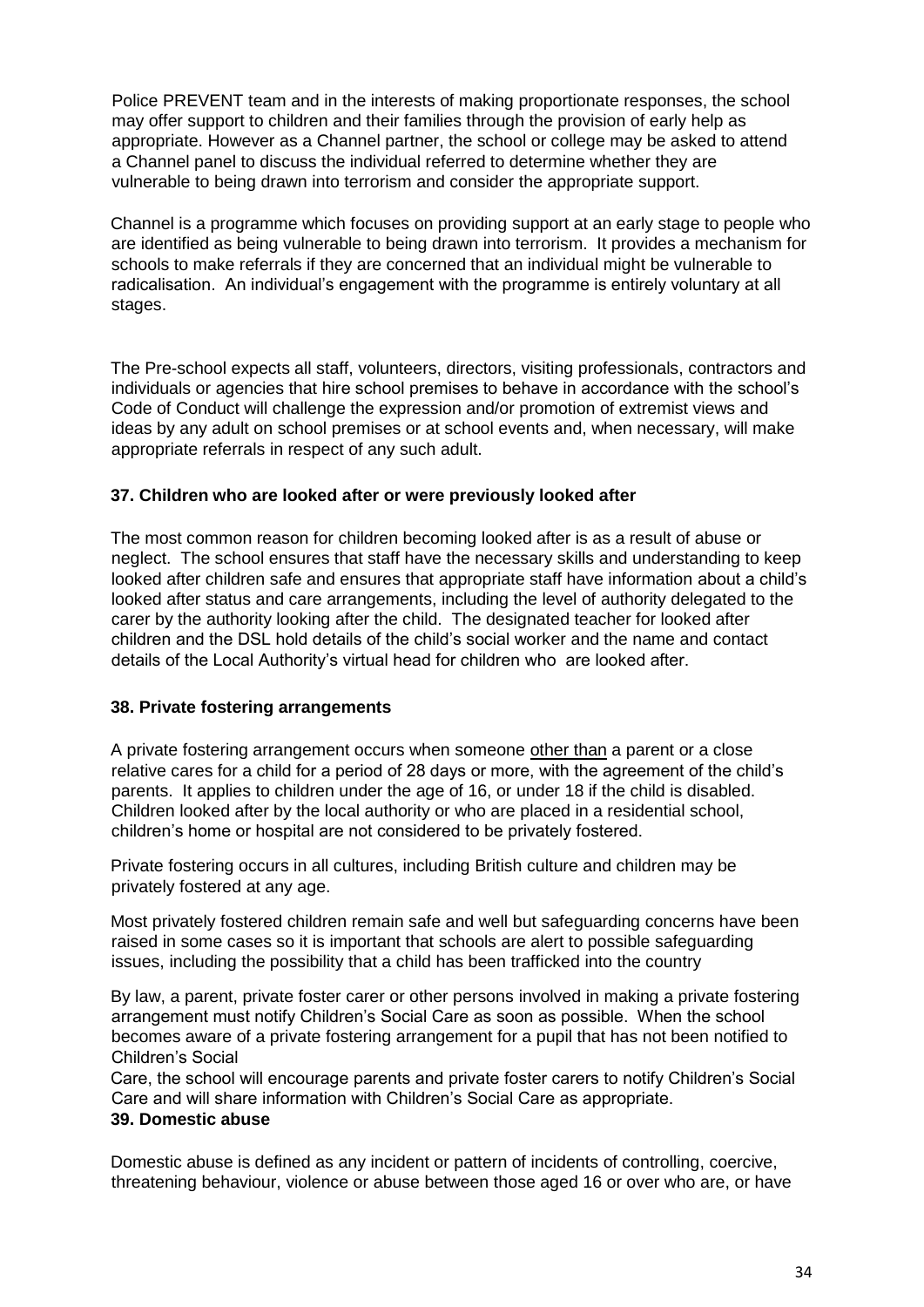been, intimate partners or family members regardless of gender or sexuality. The abuse can encompass, but is not limited to:

- psychological;
- physical;
- sexual;
- financial: and
- Emotional abuse.

Exposure to domestic abuse and/or violence can have a serious, long lasting emotional and psychological impact on children. In some cases, a child may blame themselves for the abuse or may have had to leave the family home as a result. Domestic abuse affecting young people can also occur within their personal relationships, as well as in the context of their home life.

All concerns about children being affected by domestic abuse will be reported to the DSL as with any other safeguarding concern. The DSL will respond to the report by consulting Children's Social Care in order to establish whether a referral is required or the situation should be managed by discussion with parents/carers and possibly the offer of early help.

### **40. Homelessness**

In most cases school and college staff will be considering homelessness in the context of children who live with their families. Being homeless or being at risk of becoming homeless presents a real risk to a child's welfare. The DSL (and any deputies) refer any concerns to the *Local Housing Authority* so they can raise/progress concerns at the earliest opportunity. Indicators that a family may be at risk of homelessness include household debt, rent arrears, domestic abuse and anti-social behaviour, as well as the family being asked to leave a property. Whilst referrals and or discussion with the Local Housing Authority should be progressed as appropriate, this does not, and should not, replace a referral into Children's Social Care where a child has been harmed or is at risk of harm.

### **41. Special Circumstances**

### **Children and the court system**

Children are sometimes required to give evidence in criminal courts, either for crimes committed against them or for crimes they have witnessed. The school/college will access guidance highlighted in Keeping Children Safe in Education 2021, which explain each step of the process and support and special measures that are available. There are diagrams illustrating the courtroom structure and the use of video links is explained.

Making child arrangements via the family courts following separation can be stressful and entrench conflict in families. This can be stressful for children. The Ministry of Justice has launched an online child arrangements information tool with clear and concise information on the dispute resolution service. This may be useful for some parents and carers.

### **Children with family members in prison**

Approximately 200,000 children have a parent sent to prison each year. These children are at risk of poor outcomes including poverty, stigma, isolation and poor mental health. The school/college will seek to support pupils/students in this position through pastoral care, early help and discussions with parents/carers and other family members as appropriate.

### **42. Related safeguarding portfolio policies**